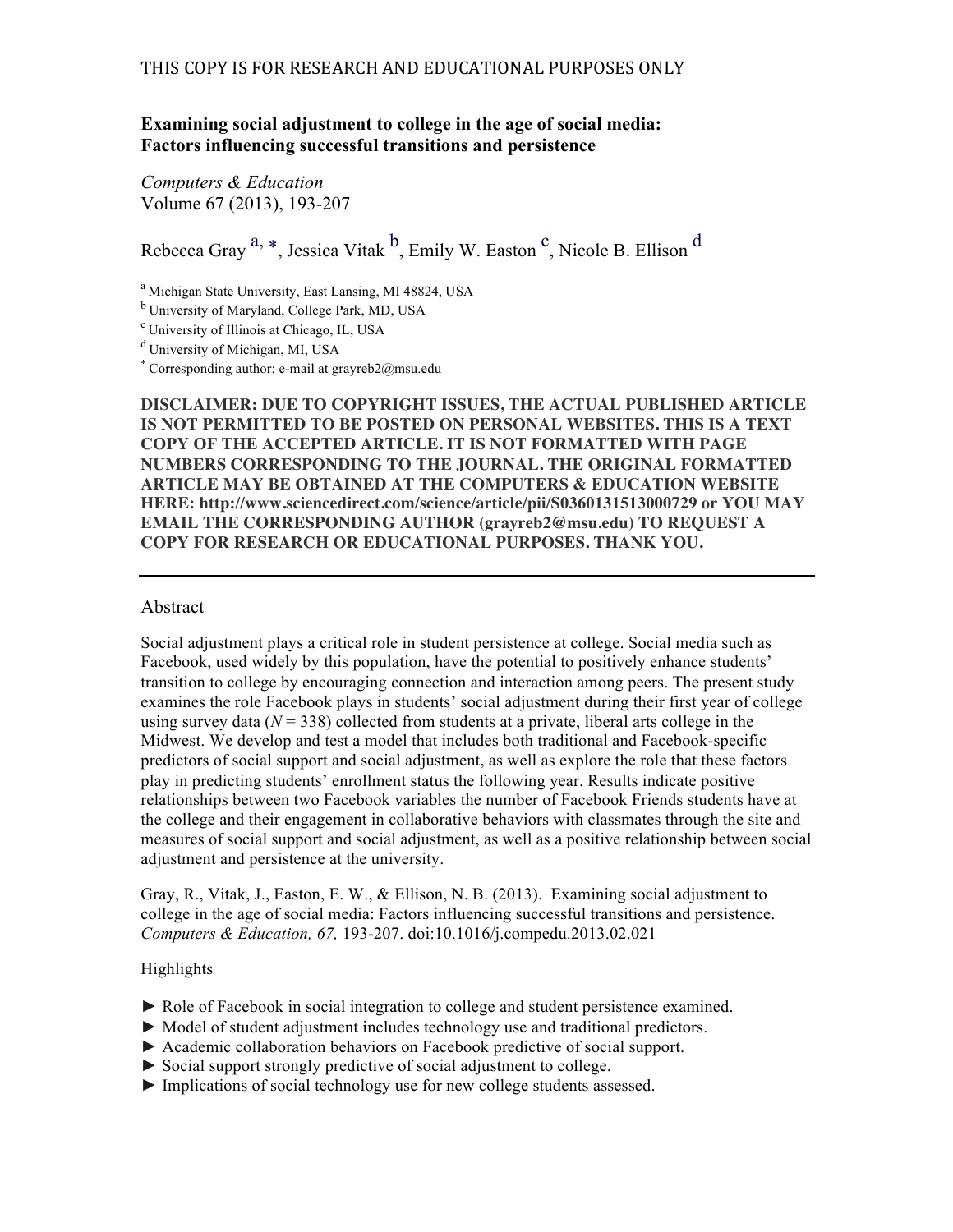### 1. Introduction

According to the U.S. Department of Education (2011), college enrollment has increased 38% since 1999. More students than ever before are currently enrolled in college, and with good reason: obtaining a college degree provides a number of benefits including increased job opportunities and increased lifetime earnings potential (United States Bureau of Labor Statistics, 2011). In addition to these tangible benefits, attending college serves an important socialization function in the lives of young people. For many young adults, moving to college rep- resents their first experience living outside their parental household, a move typically associated with increased autonomy. Beyond aca- demic learning, these "emerging adults" (Arnett, 2000) are engaging in a form of social learning, whereby they learn how to socialize with others, develop deeper cultural awareness and critical thinking skills, and negotiate interpersonal and group work challenges (Astin, 1993). The extent to which new students are able to manage this transition and socially integrate into the institution is an important factor for determining future success, as measured through traditional academic markers, such as grades (Kuh, Cruce, Shoup, Kinzie, & Gonyea, 2008; Zins, Bloodworth, Weissberg, & Walberg, 2004) and college persistence (Astin, 1993; Kuh et al., 2008).

In addition to more long-standing opportunities to meet and interact with other students (e.g., shared residential spaces and student organizations), today's generation of students enters the college environment with access to social media tools offering communication affordances that may prove beneficial for the adjustment process. Social mediadincluding social network sites (SNSs), personal blogs, and geographically bounded discussion forumsdmay ease students' transition from high school to college by providing them with informa- tional and social support as well as a way to find and connect with other students. Of these social media tools, Facebook is the site most embedded in the lives of U.S. college students (Hargittai, 2007; Smith, Salaway, & Caruso, 2009). Like other SNSs, Facebook contains social and technical affordances that enable individuals to engage in relational maintenance activities, learn about others, and exchange a variety of resources, including emotional support (Ellison, Lampe, Steinfield, & Vitak, 2010). These tools may reshape the ways young people connect with others during their transition to college. For instance, Ellison, Steinfield, and Lampe (2007) speculate that Facebook might ameliorate "friendsickness" (Paul & Brier, 2001), the distress associated with missing old friends after moving away to college.

Beyond the purely social purposes for which students use SNSs, such as connecting and communicating with existing friends, many students have repurposed these sites for academic activities (Lampe, Wohn, Vitak, Ellison, & Wash, 2011) and associate them with positive benefits, such as the ability to connect with other students about course-related work (Dahlstrom, de Boor, Grunwald, & Vockley, 2011). For example, in a national study by the non-profit organization EDUCAUSE, more than half of U.S. college students reported using SNSs for purposes such as communicating with classmates about school (Salaway, Caruso, & Nelson, 2008), and more than one-quarter of students reported using a SNS as part of a class (Smith et al., 2009).

The present study considers the role that both traditional markers of adjustment and various characteristics of Facebook use play in students' social adjustment to college and, subsequently, their persistence at the institution. We test the role Facebook plays in students' social adjustment to collegedincluding their integration into the college community and formation of college-based tiesdwhich research suggests is one of the most important predictors of persistence (Astin, 1993; Haussmann, Schofield, & Wood, 2007). Factors shown to be important in the literature, such as race and first-generation status (i.e., first in their family to attend or graduate from college), are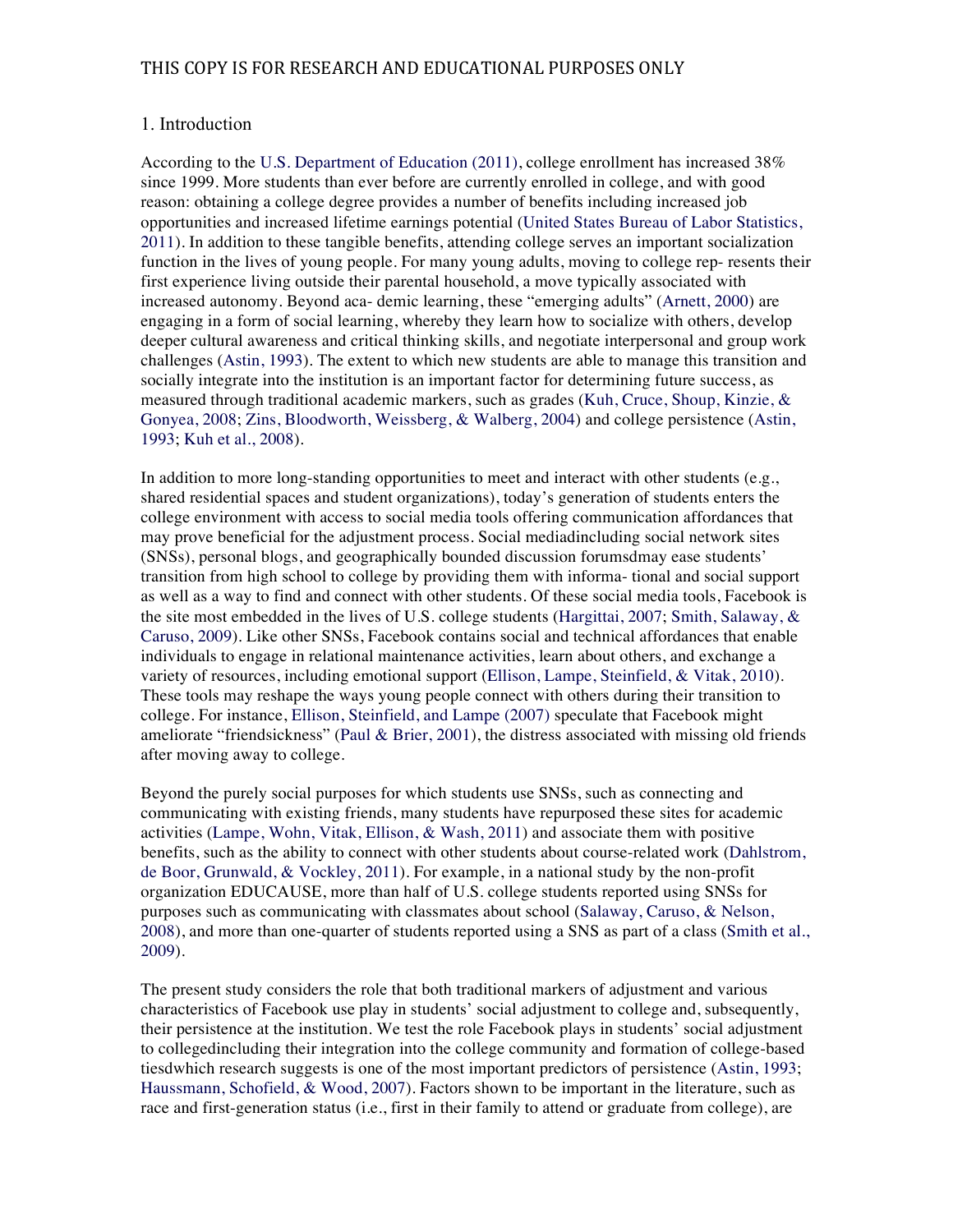included to account for the effect of Facebook use on persistence above and beyond these control variables. To analyze these relationships, we develop and test a model that focuses on the critical role of social adjustment to college and the role that Facebook plays in this process. Following analysis, we discuss theoretical and practical implications of social media's role in the college adjustment process.

# 2. Social adjustment to college

Arnett (2000) frames the period between the ages of 18–25 as "emerging adulthood," a critical developmental stage when individuals are transitioning from adolescence to adulthood. During this period, individuals determine the kind of person they will be in regards to issues such as personal values and perspectives, love, and livelihood. This liminal developmental stage is important because individuals are able to experiment with their identity within a context that is often free from the constraints of parental oversight that characterize adolescence or the responsibilities associated with adulthood. Moving away to college can play a key role in this process, in that it typically leads to in- creases in emerging adults' autonomy, spurred by changes in residence, places of employment, and the formation of new circles of friends (Arnett, 2000). College students are expected to make a series of adjustments to cope with their new ways of life; these adjustments range from academic assimilation to personal, emotional, and social adjustments (Baker & Siryk, 1984; Hiester, Nordstrom, & Swenson, 2009).

The majority of students who drop out of college do so in the first year (Rausch  $\&$  Hamilton, 2006), suggesting the transition process is a significant factor in student success. Social adjustment to a college environment is one facet of student adjustment and serves as one of the most critical activities emerging adults undertake that predicts success in college and beyond (Baker & Siryk, 1989; McEwan, 2011). As defined by Gerdes and Mallinckrodt (1994), social adjustment is the process by which students become integrated into the campus community, build support networks, and negotiate the new freedoms afforded by college life. Student adjustment, by contrast, is a com- bination of students' social, personal-emotional, and academic adjustment along with their reported feelings of commitment to the institution (Baker & Siryk, 1989). Students who report difficulty socially adjusting to college are more likely to suffer from feelings of loneliness, anxiety, and depression (Mounts, Valentiner, Anderson, & Boswell, 2006). Understanding how students adjust to college has long been of interest to institutions of higher education, and research has examined this process in order to advise educators of differences across diverse student populations (Hertel, 2002; Hurtado, Carter, & Spuler, 1996; Kaczmarek, Matlock, Merta, Ames, & Ross, 1994; Owens, Lacey, Rawls, & Holbert-Quince, 2010) and to evaluate the use of certain programs or innovative steps to improve overall student adjustment (Abe, Talbot, & Geelhoed, 1998; Mayhew, Stipeck, & Dorow, 2011).

Social integration and adjustment can be measured through students' reported satisfaction with (and the quality of) informal in- teractions with faculty, staff, and peers (Jones, 2010; Kraemer, 1996; Pascarella & Terenzini, 1980). Because of the strong relationships between social adjustment, successful transition to college, and persistence, many researchers have explored predictors of social adjustment in order to enhance the student experience by way of implementing support systems where needed (Lau, 2003; Mayhew et al., 2011). Personal characteristics (e.g., race, self-esteem), individual behaviors (e.g., socializing with peers and faculty), and stressors in students' lives influence the level of social adjustment that students report (Chartrand, 1992; Elliott, Alexander, Pierce, & Richmond, 2009; Hays & Oxley, 1986; Hurtado et al., 1996).

# *2.1 Personal background characteristics and social adjustment*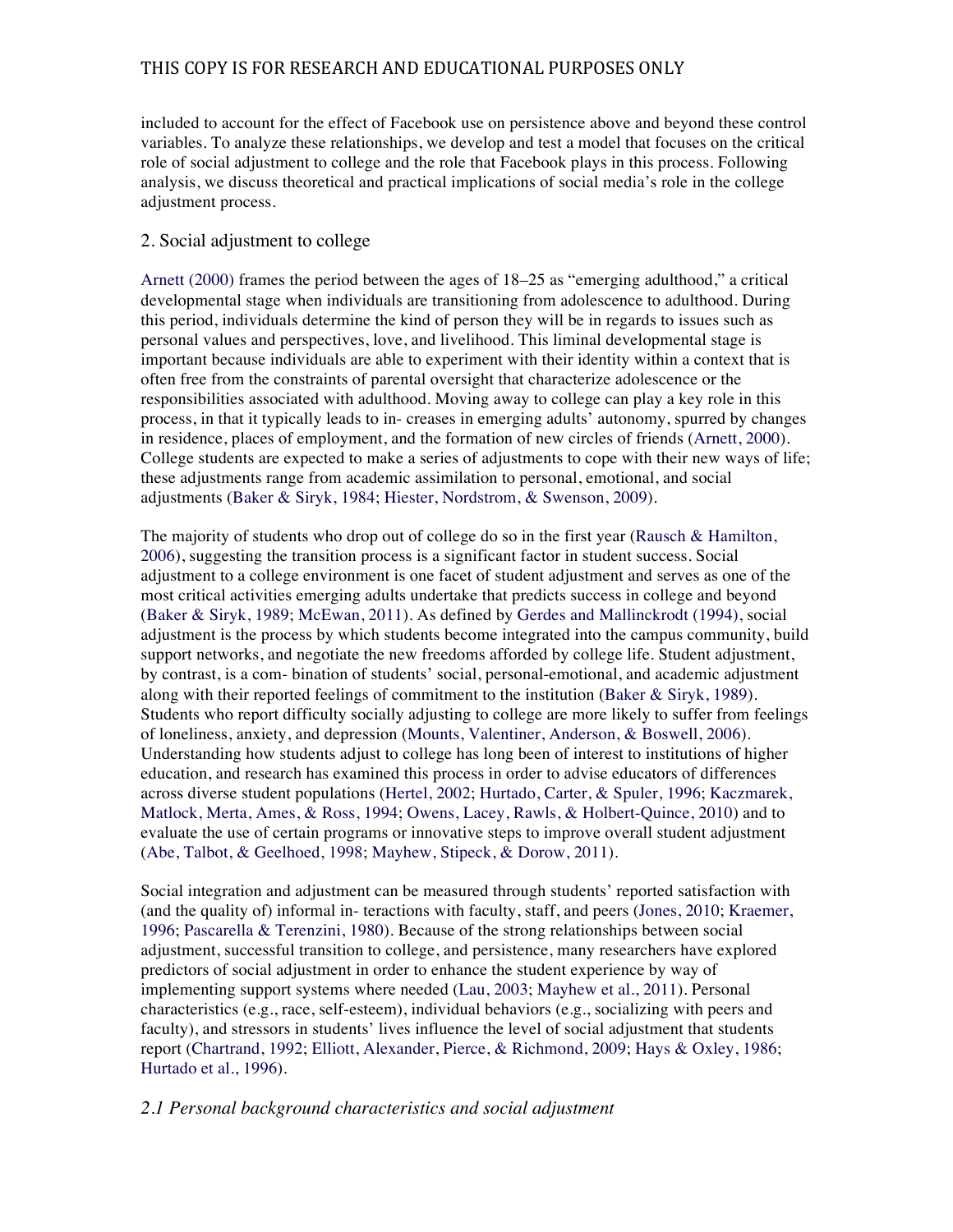A primary focus in the literature centers on students' race/ethnicity, and researchers have highlighted some of the struggles that minority students face at college, as well as how these challenges historically have predicted college adjustment. In general, Caucasians are more likely than minorities to attend higher education institutions (both private and public). In a meta-analytic study of Latino adjustment to college, for example, Quintana, Vogel, and Ybarra (1991) found that Latino students typically were more affected by financial stress than Anglo-American students, and the resulting psychological stress was associated with reduced intent to continue in school (Chartrand, 1992). More recent research shows that Latino students who are socially and academically engaged at college and who are able to navigate diverse ethnic campus environments report a greater sense of connection with the university (Nuñez, 2009).

Scholarship on college transition and persistence has also explored African American students' challenges to social adjustment. Cabrera, Nora, Terenzini, Pascarella, and Hagedorn (1999) compared the college transition outcomes experienced by White students and African American students and discovered varied effects of race on adjustment to college. African American students reported fewer positive social experiences with student peers and also performed slightly lower academically than White students, suggesting that there are different facets of the transition to college, such as socialization, that may be more difficult for minority students (Cabrera et al., 1999). In fact, more recent research supports the idea that the discrepancy between African American and White students' rates of retention and academic success at college stems from challenges to African Americans' social adjustment, not from a lack of academic preparedness as previously believed (see Guiffrida & Douthit, 2010). The campus we studied is more diverse than many other private colleges, with minorities accounting for one third of the student population ("Fast Facts," 2012); thus, we use this opportunity to explore the role of race/ethnicity on

#### adjustment:

RQ1: What is the relationship between race/ethnicity and social adjustment to college?

In some cases, students venturing to college may be the first from their families to do so. "Firstgeneration" students are those who are the first individuals in their immediate families to attend college; it is important to note, however, that some scholarly research also considers those individuals whose parents attended but did not graduate college to be first generation students (Ishitani, 2003). First-generation students often have more difficulty adjusting and persisting in school than their peers. A 1998 U.S. Department of Education report found that first-generation students were less likely to complete postsecondary education programs in both 4-year and 2-year in- stitutions than were those who had family members with previous college experience (Nuñez & Cuccaro-Alamin, 1998). Past research has examined the gap between first-generation students and their counterparts, finding that first-generation students may not get the same level of support as others to help with the adjustment process (Hertel, 2002; Stephens, Fryberg, Markus, Johnson, & Covarrubias, 2012; York- Anderson & Bowman, 1991). For example, first-generation students are less likely to receive information about "college culture" from their parents and may not receive the same degree of support (financial or otherwise) to attend college (York-Anderson & Bowman, 1991). Hertel's (2002) comparison of first-generation with second- and third-generation students found that social adjustment was significantly lower for first-generation students. Finally, Stephens et al. (2012) found first-generation students faced steeper challenges when the college stressed independence as the path to success, as opposed to colleges that were more communityoriented. Therefore, we expect first-generation students will not socially adjust as well as nonfirst generation students.

H1: First-generation students will report lower levels of social adjustment to college than those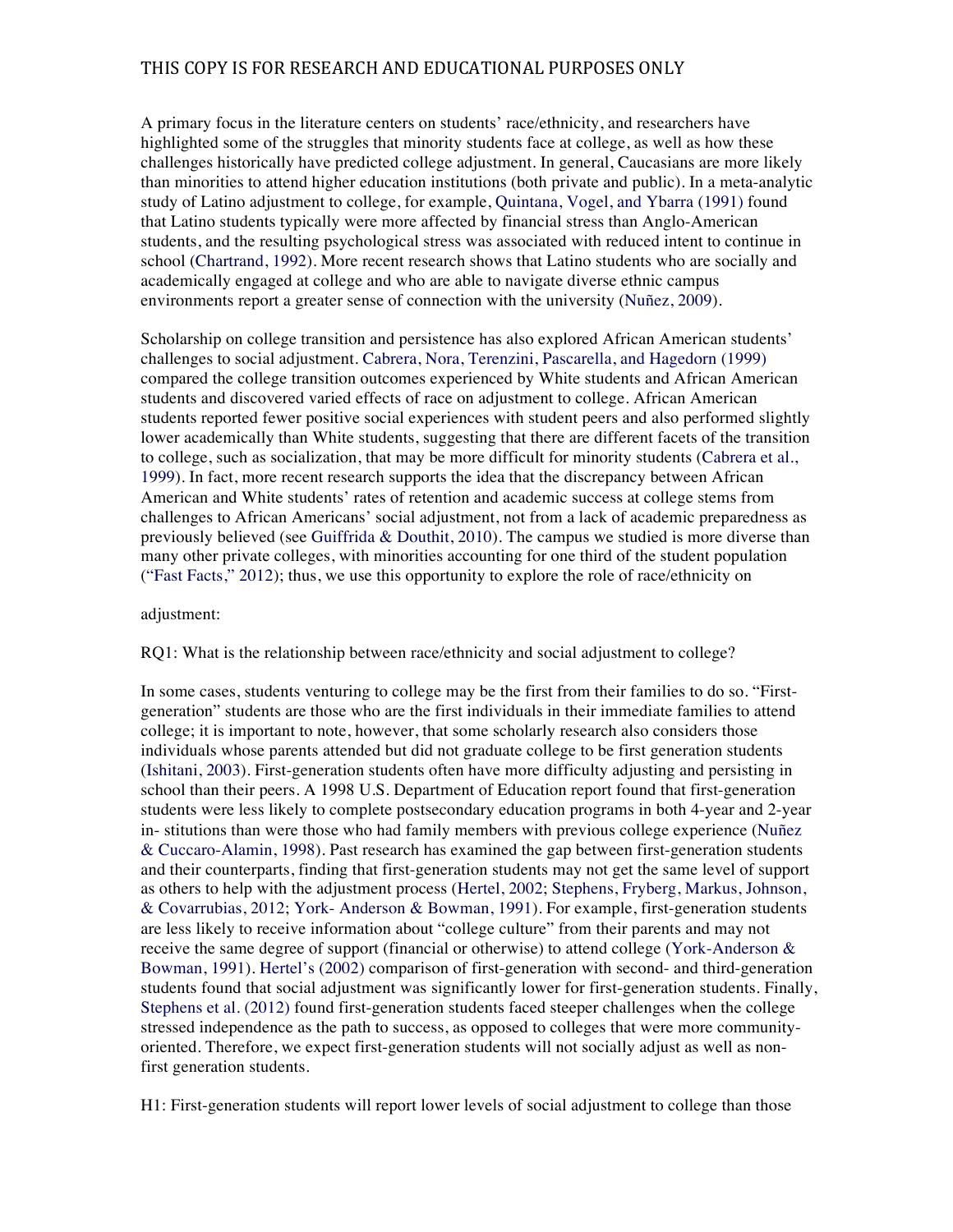who are not first-generation students.

## *2.2. Social support and adjustment to college*

Beyond personal characteristics, students' ability to develop meaningful connections affects their successful adaptation to college. As noted by Gerdes and Mallinckrodt (1994), developing and maintaining a local support network is one of the key predictors of student adjustment. Support can take a variety of forms, including emotional support  $(e.g., cheering up a sad friend)$ , financial support  $(e.g., providing a loan)$ , and instrumental support  $(e.g., helping a friend move)$ . Developing a local support network, in addition to skills such as learning to manage new social freedoms and assimilating to social life, is essential to social integration at college (Gerdes & Mallinckrodt, 1994; Hays & Oxley, 1986). Thus, the concept of social capitaldin particular, bonding social capitaldis a useful framework for considering students' support networks and their relationship to social adjustment to college.

Social capital can be understood as the accumulation of resources to which one has access through his or her social network (Coleman, 1988). Of primary interest to our study is bonding social capital, which is generally associated with one's closer ties and access to emotional and social support (Putnam, 2000). Coping with the college transition and having access to emotionally close others is critical during a student's first year in post-secondary education (Hays & Oxley, 1986). In one recent study, first-year students' participation in peer-led support groups led to reduced loneliness and higher perceptions of social support with regard to the college transition (Mattanah et al., 2010). These groups served as a social support intervention, which positively affected the participating students' levels of social adjust- ment. Bonding social capital speaks to individuals' perceived access to social support within their social networks (Putnam, 2000), and access to social support better positions students to transition successfully during their first year of college. Therefore, we expect those with higher perceptions of bonding social capital within their college network to report higher social adjustment to college.

#### H2: Perceived bonding social capital positively predicts social adjustment to college.

One's perceptions regarding access to social resources are influenced by the proximity of others, and research suggests that residing in on-campus dormitories is associated with higher social adjustment levels in students. In a study exploring the impact of living environment on college adjustment, Enochs and Roland (2006) found that first-year college students adjusted more easily when they were able to gain high levels of independence in their first year living away from home. Kaya (2004) found that students were more likely to socially adjust to college when they perceived their residence hall cohorts as cohesive and as a source of social support. Cohabitation with fellow students has been associated with higher levels of peer support, more contact with faculty members, and overall more successful adaptation to the college experience (Pascarella, 1984), and social adjustment "reflects the degree to which students have integrated themselves into the social structures of university residencies and the broader university" among other kinds of social integration (p. 135, Credé & Niehorster, 2012). Arguably, the advantages sustained by on-campus residency are likely to enhance the social support resources to which students have access, as captured by the concept of bonding social capital. Therefore, we expect those who live on campus will report higher perceptions of bonding social capital within their college network than those living off campus.

H3: On-campus residency positively predicts perceived levels of bonding social capital at college.

3. Role of technology in facilitating social adjustment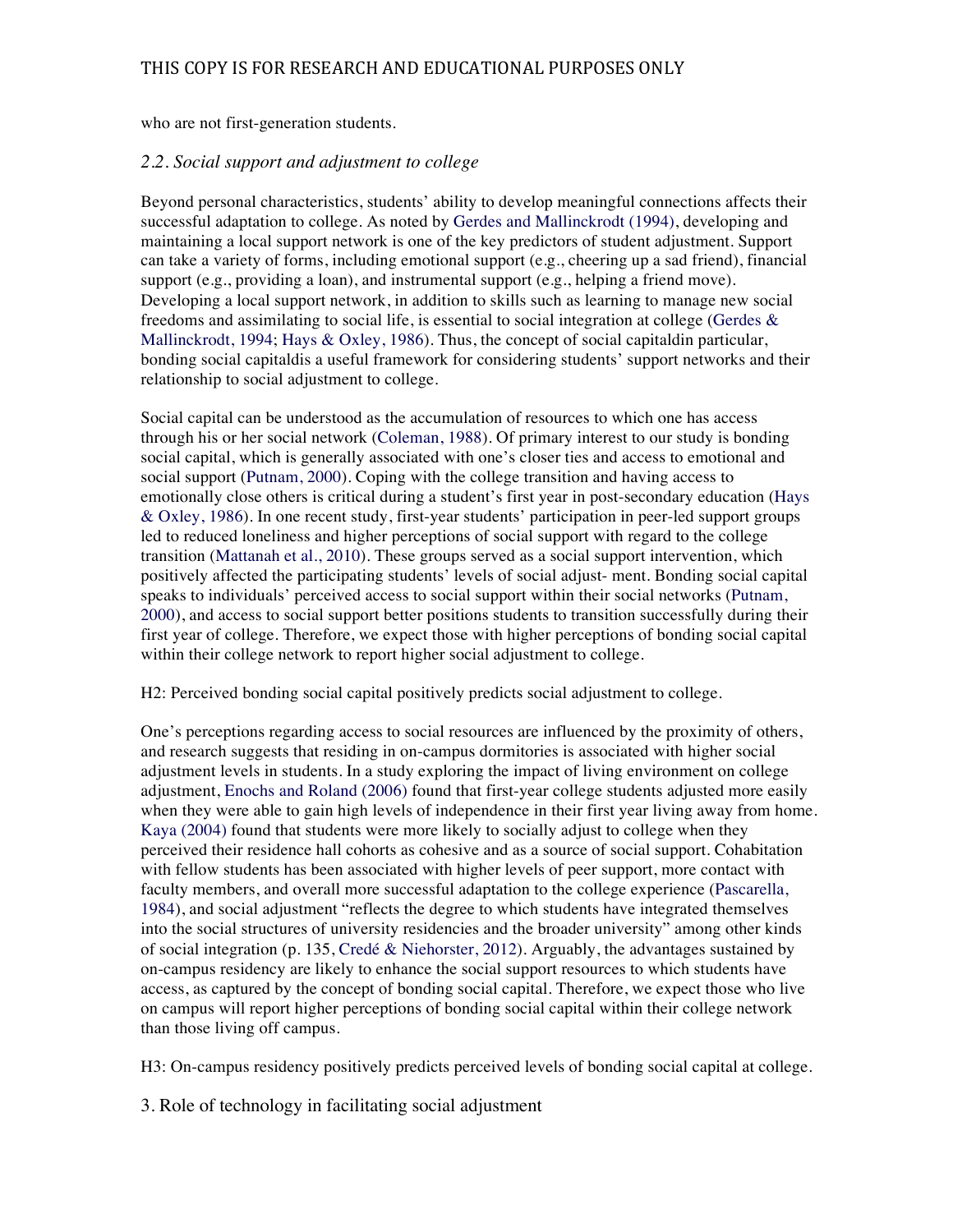As the literature demonstrates, students' feelings of connection with and integration into the college community are important factors in determining their college experience and whether they persist at a particular institution. Historically, institutions have attempted to assist students in this process through activities such as extended orientation programs, social opportunities like organization fairs and mixers, and first-year seminar classes focused on building classroom community (ACT Inc., 2010). Nearly a decade ago, the Pew Internet Project found 79% of students agreed that online communication tools like email and instant messaging positively impacted their academic experiences by giving them routes to contact faculty members, coordinate with peers, and stay socially connected to others (Jones, 2002). Given the more sophisticated feature-set found in social media compared to these early tools, we expect that Facebook and other SNSs represent a powerful avenue through which students can connect with their peers at the institution and thus adjust more easily to college life.

SNSs such as Facebook were built to support relationship maintenance, and articulated connections ("Friends") on these sites tend to reflect offline relationships (boyd & Ellison, 2007). A unique feature of sites like Facebook is that they lower the transaction costs associated with identifying others and finding out more about them, which could help identify those with particular resources or facilitate future interactions (Ellison et al., 2010). Research suggests that college students are using Facebook to engage in "social information-seeking," or finding out more information about others around them (Ellison, Steinfield, & Lampe, 2011)dinformation that could potentially help students establish common ground with one another and serve as a social lubricant. Social media sites such as Facebook enable students to interact with other students and faculty and to find and share information related to extracurricular activities and group socializations (Heiberger & Harper, 2008). DeAndrea, Ellison, LaRose, Steinfield, and Fiore (2011) describe a study of a residence hall-focused online platform introduced at a large public university that offered students the ability to share information with one another before moving to campus. Findings suggest that use of the online forum contribute to students' perceptions of bridging self-efficacy, which assesses the extent to which they expect to be able to interact with faculty outside of the classroom, connect with diverse others, and get helpful information from their residence advisors (DeAndrea et al., 2011). This work suggests that, even prior to arrival at one's first year in college, students can use SNSs to develop a peer network and reduce uncertainty about the college experience.

Exploring the influence of Facebook use on first-year students' social and academic integration, Madge, Meek, Wellens, and Hooley (2009) found that many students who registered on Facebook prior to commencing studies used it both to keep in touch with friends from home and to meet fellow students in shared residence halls and courses. Over half of their sample became Facebook Friends<sup>1</sup> with future classmates via Facebook (Madge et al., 2009). As previously noted, the number of friends a student has at one's institution is positively related to social adjustment (Hays & Oxley, 1986), and we might expect that connections articulated on a SNS would play a similar role. McEwan (2011) suggests that newer college students may be making greater use of Facebook because they are working to grow their "university-affiliated social network" (p. 9). Some researchers have asserted that students may even socialize with one another more online than face-to-face (Heiberger  $&$  Harper, 2008). It may be that the iteration of these peer ties by way of Facebook "friendship" both affirms connections initiated offline and facilitates social interaction (and, potentially, provisions of support) between these ties in the future. The above research shows that social adjustment is positively associated with both the amount of time spent hanging out with friends (Hurtado et al., 1996) and the number of friends one has who are fellow students (Hays & Oxley, 1986). More recent research shows that connecting with other students online is an important aspect of the socialization process in college (Heiberger & Harper, 2008).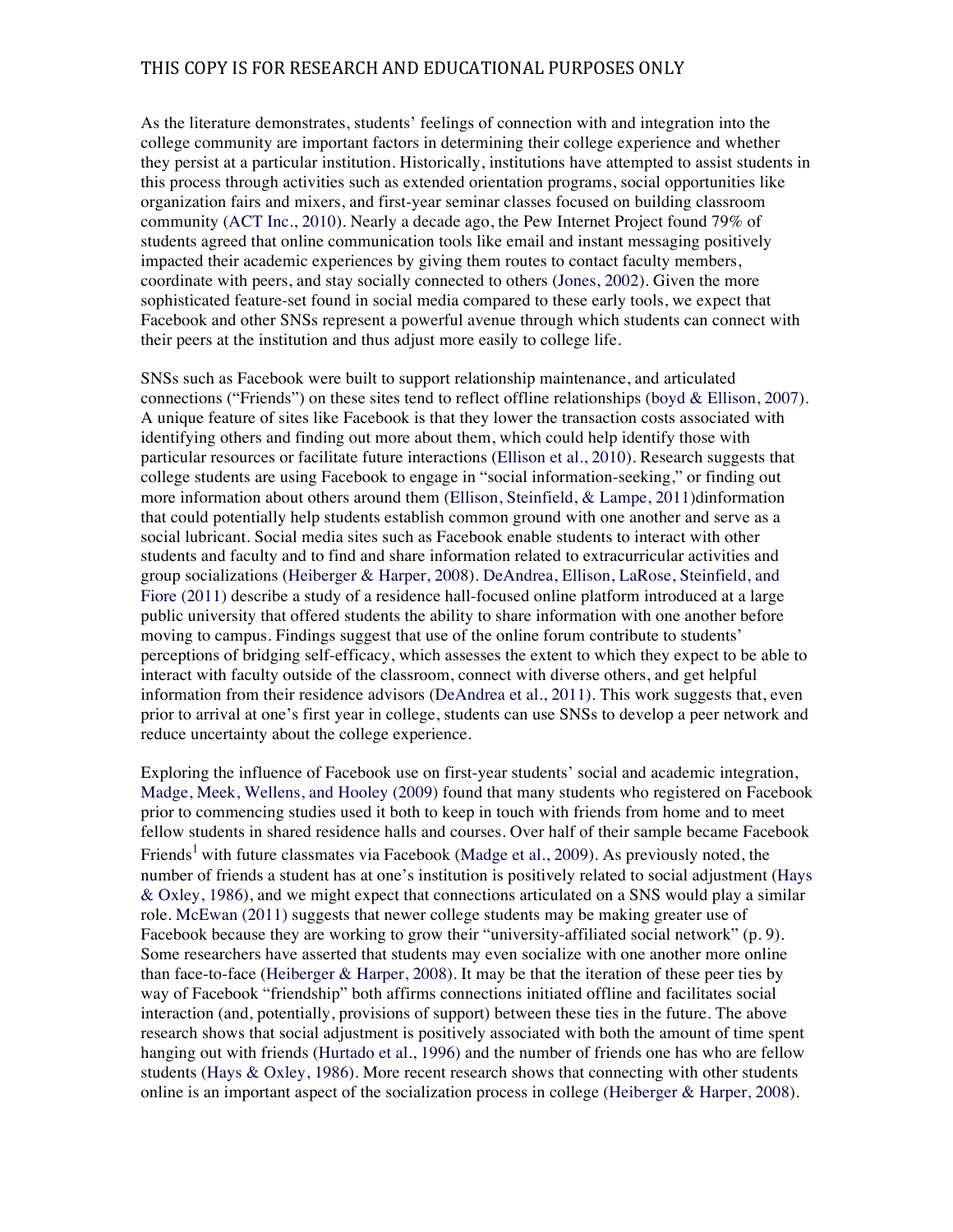Therefore, we expect that Friending fellow students at the college will be positively associated with social adjustment to college.

H4: The number of Facebook Friends the student reports at the college positively predicts social adjustment to college.

Although it is intuitive to expect that having more Facebook Friends would be associated with access to more (and potentially more diverse) resources, past work has shown that the number of perceived "actual" friends on the system is more important for predicting social capital levels than the total number of contacts among undergraduate students (Ellison et al., 2011). Although the researchers did not define "actual" friends for their participants, presumably these would include some relationships outside of the university, such as high school friends. Ranney and Troop-Gordon (2012) found that connecting online with friends from home appears to be most beneficial to those with fewer quality face-to-face friendships. A recent study by Kalpidou, Costin, and Morris (2011) found that how long students had been in school moderated the relationship between the size of their Facebook Friend network and their academic and emotional adjustment: among first-year students, the number of Facebook Friends was negatively associated with adjustment, while for upperclassmen, the variables were positively correlated. Following past research (Ellison et al., 2011), we believe participants' reported "actual" friends is a measure of the meaningful and relevant connections they have on the site, as opposed to all articulated "Friends" on the site (which can number in the hundreds), and thus may be an important factor in predicting social adjustment to college. Therefore, we expect those students who report having more "actual" friends on Facebook will report higher levels of social adjustment to college.

H5: The number of actual friends on Facebook positively predicts social adjustment to college.

### *3.1 Social media's role in facilitating academic interactions*

In addition to adjusting to a new living environment, college students must also adjust to the university-level academic environment, which may be significantly more challenging to students than their previous educational experiences. As with the rest of their college experience, students go through these changes together, and research points to the potential for SNSs to both help and to hinder students' academic performance. For example, a recent ECAR survey (Dahlstrom et al., 2011) found that one in four students considers Facebook "valuable" or "extremely valuable" for his or her academic success (although more than 53% reported Facebook's academic value to be limited or non-existent). Conversely, Junco (2011) found that Facebook use by college students also had the potential to be negatively associated with student engagement. Time spent using Facebook was positively associated with time spent participating in co-curricular activities but negatively related to student engagement, as measured by the National Survey of Student Engagement scale (Junco, 2011). Later research by Junco and Cotten (2012) found that students who reported using Facebook and other communication technologies while doing schoolwork performed worse academically than students who did not use these technologies while studying. When looking at social outcomes, however, positive effects of SNS use have been found. According to the Higher Education Research Institute (HERI; 2007), first- year college students who spend more time on Facebook also tend to be more satisfied with their social lives, more involved with on-campus activities, and more closely connected with their university peers.

Using Facebook for purposes of collaborating with other students may help students adjust to college because these activities, such as talking about homework or classes more generally, provide the opportunity to engage in focused, sustained, and prolonged interactions with other students, potentially enabling these students to develop friendships and exchange other kinds of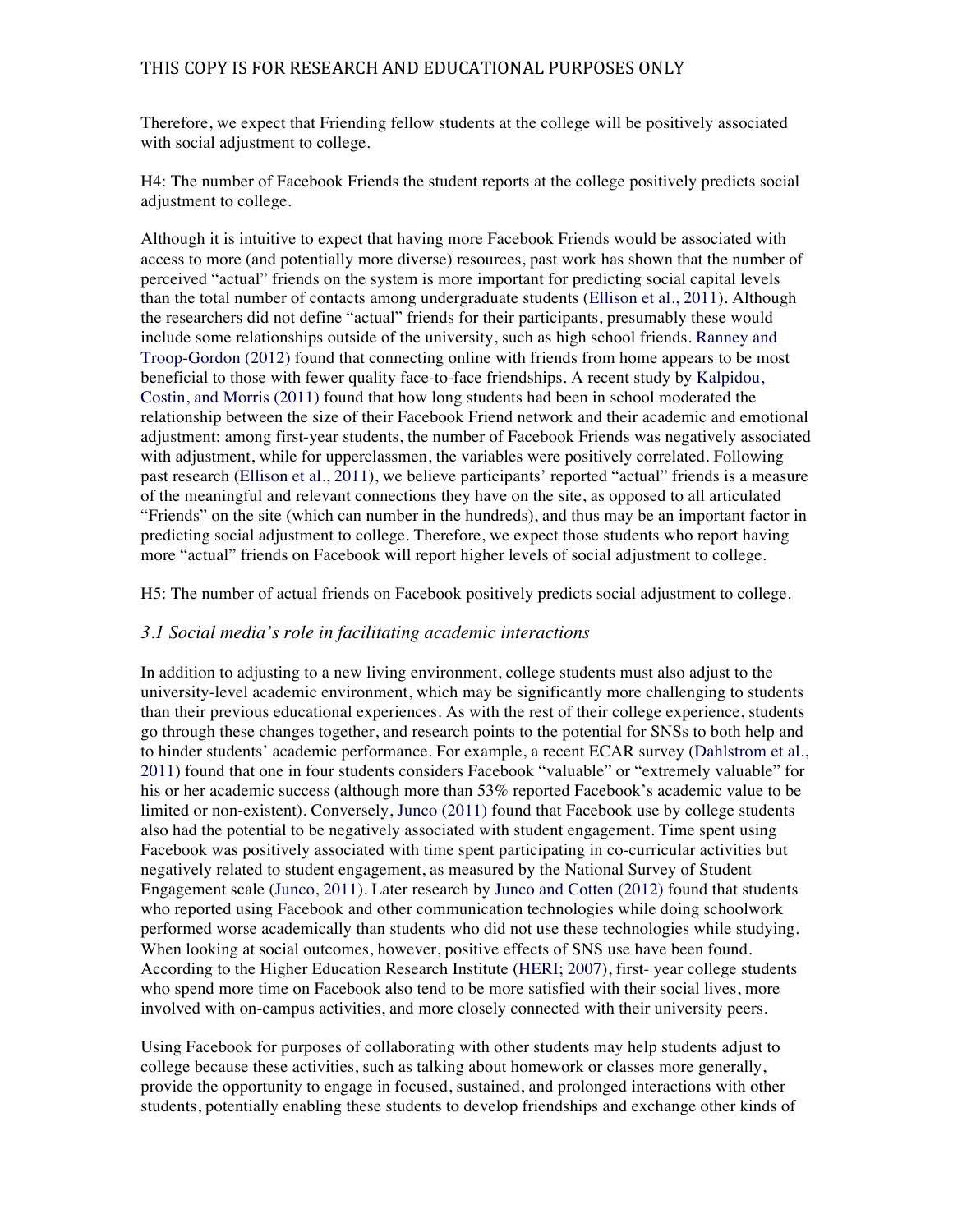social support. In a survey of first-year university students, Madge et al. (2009) found that a small percentage of students were using Facebook for informal educational purposes such as discussing classwork and organizing meetings for group projects. Likewise, Lampe et al. (2011) explored factors that predicted use of Facebook for ad-hoc collaborative activities such as arranging a study group or asking for help in a class. As these kinds of collaborative, SNS-enabled group activities often require prolonged interaction with others over time, it is possible that they help students both directly – when students engage in activities related to stronger academic performance – but also indirectly, as they provide a foundation for more social exchanges and the formation of meaningful support relationships. In light of these findings, engaging in Facebookbased collaborative behaviors should help students' social adjustment to college, above and beyond use of institutional resources such as academic tutoring. Therefore, we expect that using Facebook to collaborate with peers on schoolwork will be associated with higher levels of social adjustment.

H6: The propensity to use Facebook for collaboration positively predicts social adjustment to college.

### 4. Persistence at university

While more students than ever enter institutions of higher education, persistencedthe decision to stay in college as opposed to dropping out prior to obtaining a degreedremains a key obstacle for institutions and students, with the steepest drop in re-enrollment occurring between the first and second years: in 2010, 26.6% of first-year students left their four-year private colleges (ACT, Inc., 2010). According to Tinto (1975), "persistence in college is. not simply the outcome of individual characteristics, prior experiences, or prior commitments. [but also] the outcome of a longitudinal process of interactions between the individual and the institution (peers, faculty, administration, etc.) in which he is registered" (p. 103). Theoretical perspectives on college student development and retention focus on the strong re- lationships between student engagement, integration, and persistence (Astin, 1978, 1993; Spady, 1971; Tinto, 1993). Astin (1993) specifically reemphasized the primacy of social support noting that ".the student's peer group is the single most potent source of influence on growth and development during the undergraduate years" (p. 398). Astin's work highlights the importance of friendship circles, even above faculty support, and points to ways in which these relationships may deepen the connection between the student and the facilitating institution. Other research has focused on the impact of other factors on persistence, such as academic preparedness, including high school GPA and test scores (Allen, 1999; Astin, 1997; Mattern, Shaw, & Kobrin, 2010), and demographic factors such as gender and race (Astin, 1997; Astin, Korn, & Green, 1987; Tinto, 1975). However, Haussmann et al. (2007) described the student's "sense of belonging" as the key factor that contributed to retentiondand defined this sense of belonging as primarily social and more important than demographic or even academic consider- ations. Therefore, we expect that the degree to which students' perceive they have socially adjusted to the college should lead to a higher rate of persistence, or an increased likelihood that the student returns to college the following year.

H7: Social adjustment to college positively predicts persistence at the university.

Residing on campus has been previously linked to student persistence at college. An earlier review of research on student persistence revealed that living in residence halls – particularly within the first year – was associated with an increased likelihood not only of graduating from college but also of graduating within four years (Peltier, Laden, & Matranga, 1999). Schudde (2011) found causal support that on- campus residency improved retention, with on-campus residents increasing their probability of persisting into the second year by 3.3 percentage points.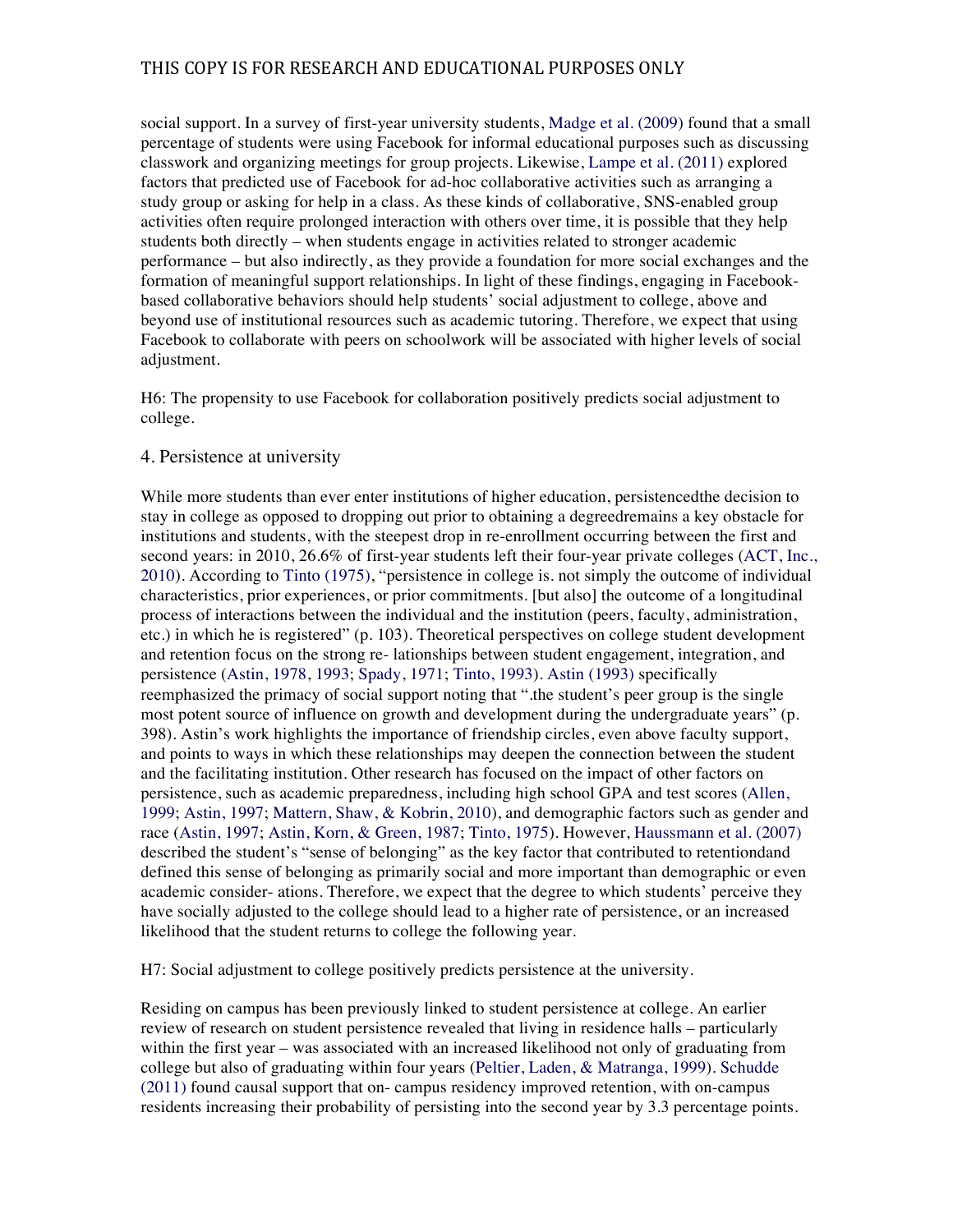Research by Velez (1985) showed that students who lived on campus were more socially integrated into college life and were 43% more likely to finish college. Given the demonstrated connection between social adjustment and persistence, and that on-campus residency has been related to perceptions of social support and social integration, it is likely that on-campus residents will be more likely to persist at college than their off-campus peers. Therefore, we expect that living on campus is associated with greater persistence in college than living off campus.

H8: On-campus residency positively predicts persistence at the university.

In addition to social adjustment factors, academic performance also contributes to students' likelihood to persist. Tinto (1975) distin- guishes between "voluntary" and "involuntary" departure: students who cannot meet the academic expectations of the faculty leave because of their unsatisfactory performance. Students with higher grade point averages (GPAs) – i.e., their cumulative academic scores – in the first year are less likely to leave involuntarily. Academic success also reinforces loyalty to the institution as students are more likely continue studying in an environment where they find academic success (Bean, 2005). While social integration remains a key predictor of student persistence, students with higher GPAs, reflecting successful academic integration, face one less obstacle to continuing at the institution. Therefore, we expect the GPA of students in their first year of college will be associated with their continued enrollment at the school the following fall.

H9: Students' first-year university GPA positively predicts persistence.

### 5. Method

The research site for this study is a 4-year, open enrollment, private liberal arts college with approximately 12,500 undergraduates, of which 3600 are first-year (including transfer) students. The first-year student cohort in 2010 included slightly more women than men and 37% minority enrollment. Note that African American (19%) and Latino (12%) enrollment at this institution is much higher than other private liberal arts universities (9% and 7.5%, respectively; see Wei et al., 2009). In our sample, 56% of participants were female and 42.3% were racial minorities (including 16% African American, 8% Latino, and 3.6% Asian). Approximately 11% of our sample reported that neither parent had attended college and another 34% reported that neither parent had finished college.

It is important to note that this college is one of the few private, four-year institutions in the U.S. with an open admissions policy, meaning that over 90% of the students who complete and submit an application are admitted. Selectivity has been studied as an institutional factor that impacts student persistence, but is usually correlated with academic preparedness, since selective institutions are less likely to admit underprepared students (Gansemer-Topf & Schuh, 2006; Lee, 2001). While less research exists on how selectivity impacts social integration, community colleges are primary examples of open enrollment institutions that are present across the United States and internationally (Borglum & Kubala, 2000), with high acceptance rates identified as one of their biggest draws (Phillippe & Sullivan, 2005). Increasingly, they are the focus of research on student persistence and college adjustmentdmost early research on these topics concentrated on four-year selective admissions schools (Borglum & Kubala, 2000; Feldman, 1993; Phillippe & Sullivan, 2005).

### *5.1. Procedure*

The present study includes two primary datasets. Because the first year has been identified as a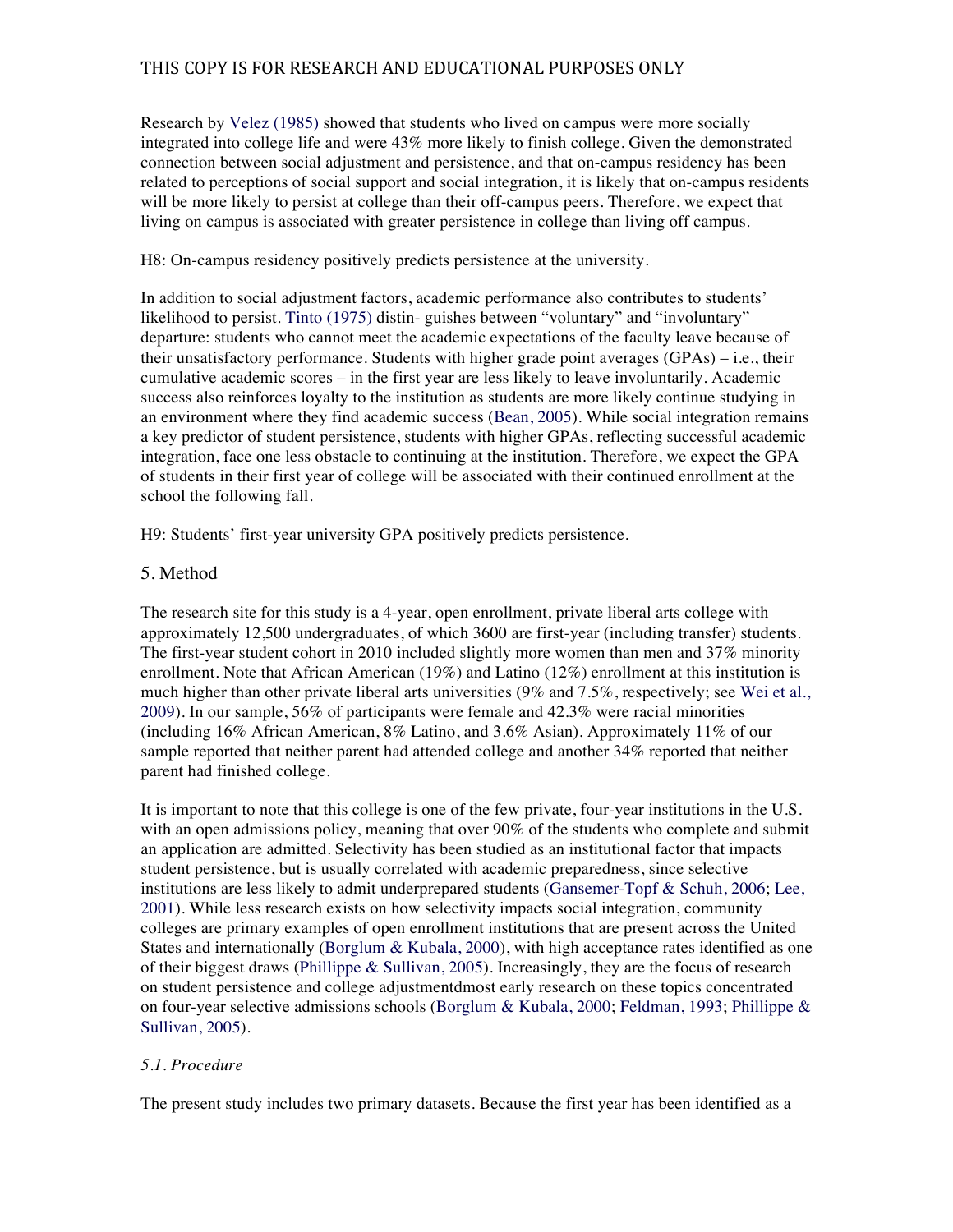critical year for retention issues (ACT, 2010), we collected survey data from first-year college students and then used enrollment data from the next academic year to deter- mine whether our participants re-enrolled at the school or not (our measure of retention). To gather data, we utilized the college's first-year writing courses. All incoming students who have not completed an equivalent writing course at another college or university are required to participate in one of several versions of the course. First-year writing instructors were inviteddon a volunteer basisdto distribute paper versions of the survey to their students during March and April of 2011. Of 114 classes being offered during spring semester, we received surveys from 28 classes for a final dataset including responses from 569 students. Following cleaning of data and removal of non-Facebook users  $(N = 39)$ , 338 cases were used in the final analyses. A pen and paper survey was used to offset potential biases present in online surveys. This dataset was then merged with data from the college's registrar in September 2011, including students' first-year GPA and reenrollment status.

#### *5.2. Measures*

Unless otherwise noted, all scale items were measured on a five-point Likert-type scale  $(1 =$ Strongly Disagree,  $5 =$  Strongly Agree).

The survey instrument included a number of measures regarding students' perceptions of their social adjustment to college, perceptions of social capital, and Facebook use, in addition to a number of demographic variables. Students were classified as first-generation students when neither parent had attended college  $(0 = \text{first-generation}; 1 = \text{not first-generation})$ . The college's registrar provided participants' first- year cumulative GPA and re-enrollment status for the students' second year. Persistence was operationalized as being enrolled in the institution on the first day after the final deadline to change schedules for the Fall semester after the survey was fielded. These enrollment data were coded as a dichotomous variable (where 1 = re-enrollment in the fall 2011 semester). Re-enrollment data were collected six months after the survey was fielded. University staff with approved access to student data merged survey and university data using a code assigned for each respondent in order to protect participants' privacy. See Table 1 for descriptive statistics of these variables.

Self-esteem was included in analyses as a control variable, as it has been previously linked to Facebook use (e.g., Steinfield, Ellison, & Lampe, 2008) and student adjustment (e.g., Friedlander, Reid, Cribbie, & Shupak, 2007; Mooney, Sherman, & Lo Presto, 1991). Mooney et al. (1991) found strong, positive correlations between self-esteem and four kinds of college adjustment (academic, social, personal, and attachment). Due to concerns about participant fatigue and limitations on the length of our questionnaire imposed by the research site, self-esteem was measured using the single item, "I have high self-esteem," which has previously been validated as a sufficient measure of self-esteem and shows high convergent validity with the multi-item Rosenberg Self-Esteem Scale (Robins, Hendin, & Trzesniewski, 2001).

#### *5.2.1. Social adjustment to college*

This measure includes is adapted from the 19-item "social adjustment" subscale of the Student Adjustment to College Questionnaire (SACQ) developed by Baker and Siryk (1989). The other dimensions of this scale not included in this study are personal/emotional adjustment (15 items) and academic adjustment (24 items). One item ("I enjoy living in a dormitory") was not included because not all students live in dorms. Confirmatory factor analysis showed the 18-item scale proved a poor fit to the data,  $c^2(135) = 604.86$ , p < 0.001, CFI = 0.76, RMSEA = 0.10. Through analysis of the scale, seven items were removed for low loadings, leading to an 11-item scale that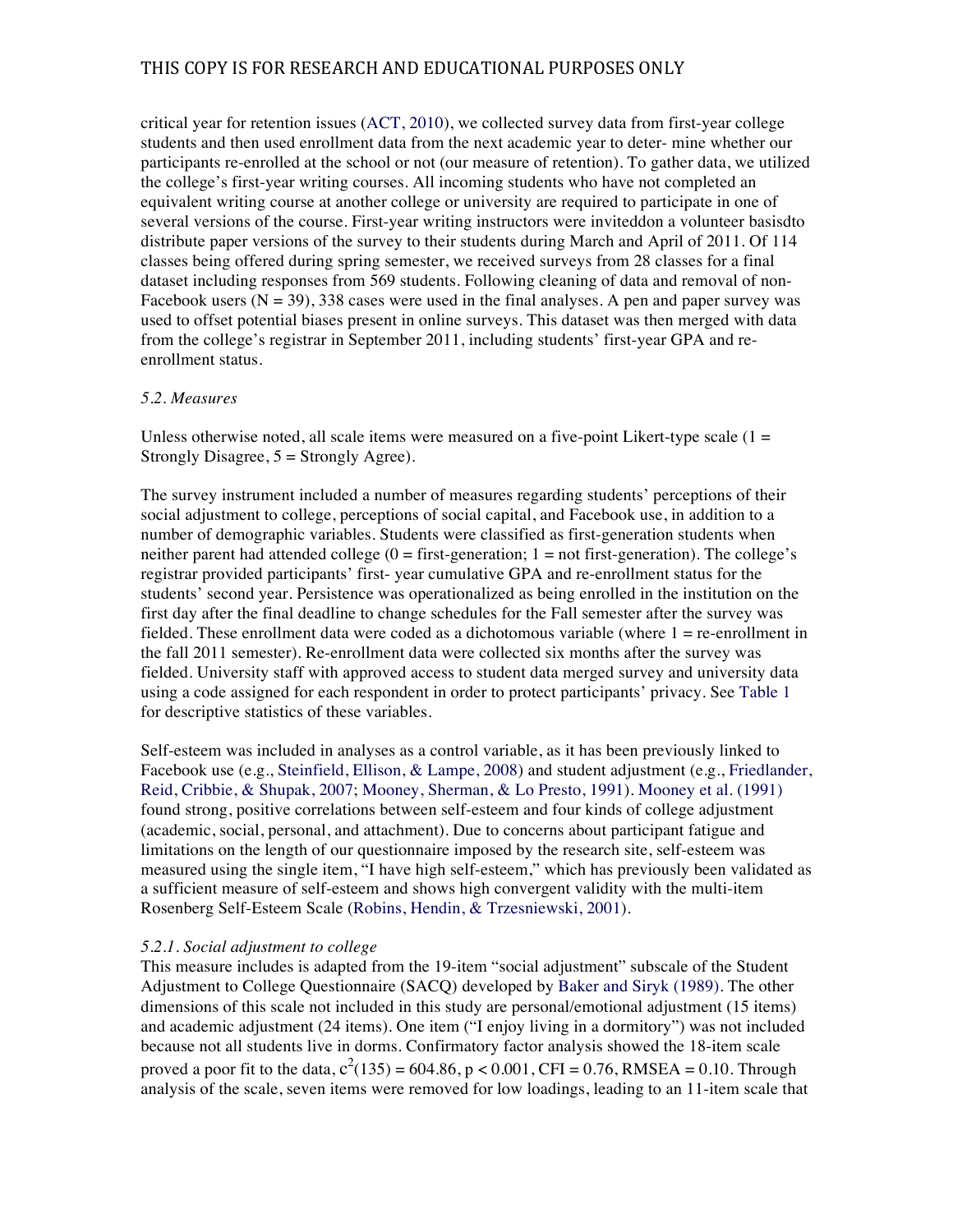provided an adequate fit to the data,  $c^2(39) = 90.85$ , p < 0.001, CFI = 0.962, RMSEA = 0.06. This 11-item scale (alpha =  $0.867$ , M =  $3.61$ , SD =  $0.66$ ) was used in all analyses. Means and standard deviations of all included items are provided in Table 2.

| <b>Items</b>                                   | $M/N$ $(\%)$<br>SD |  |  |  |
|------------------------------------------------|--------------------|--|--|--|
| Sex                                            |                    |  |  |  |
| Male                                           | 144                |  |  |  |
|                                                | $(42.6\%)$         |  |  |  |
| Female                                         | 189<br>$(55.9\%)$  |  |  |  |
| Age                                            | 2.12<br>19.6       |  |  |  |
| Father's education                             |                    |  |  |  |
| Less than high school degree                   | 19 (5.6%)          |  |  |  |
| High school degree                             | 76 (22.5%)         |  |  |  |
| Some college                                   | 84 (24.9%)         |  |  |  |
| College degree +                               | 158                |  |  |  |
|                                                | $(46.7\%)$         |  |  |  |
| Mother's education                             |                    |  |  |  |
| Less than high school degree                   | 16 (4.7%)          |  |  |  |
| High school degree                             | 49 (14.5%)         |  |  |  |
| Some college                                   | 102                |  |  |  |
|                                                | $(30.2\%)$<br>171  |  |  |  |
| College degree +                               | $(50.6\%)$         |  |  |  |
| First generation status                        |                    |  |  |  |
| First generation students                      | 37 (10.9%)         |  |  |  |
| Non-first generation students                  | 301                |  |  |  |
|                                                | $(89.1\%)$         |  |  |  |
| Race/ethnicity                                 |                    |  |  |  |
| White                                          | 195                |  |  |  |
|                                                | (57.7%)            |  |  |  |
| African American                               | 54 (16.0%)         |  |  |  |
| Hispanic/Latino                                | 27 (8.0%)          |  |  |  |
| Asian                                          | 12 (3.6%)          |  |  |  |
| Other                                          | 50 (14.8%)         |  |  |  |
| High school GPA (obtained from college)        | 0.59<br>2.97       |  |  |  |
| Cumulative college GPA (obtained from college) | 3.03<br>0.70       |  |  |  |
| Residence                                      |                    |  |  |  |
| On campus                                      | 187                |  |  |  |
|                                                | (55.3%)            |  |  |  |

Table 1. Demographics for full sample included in analysis  $(N = 338)$ .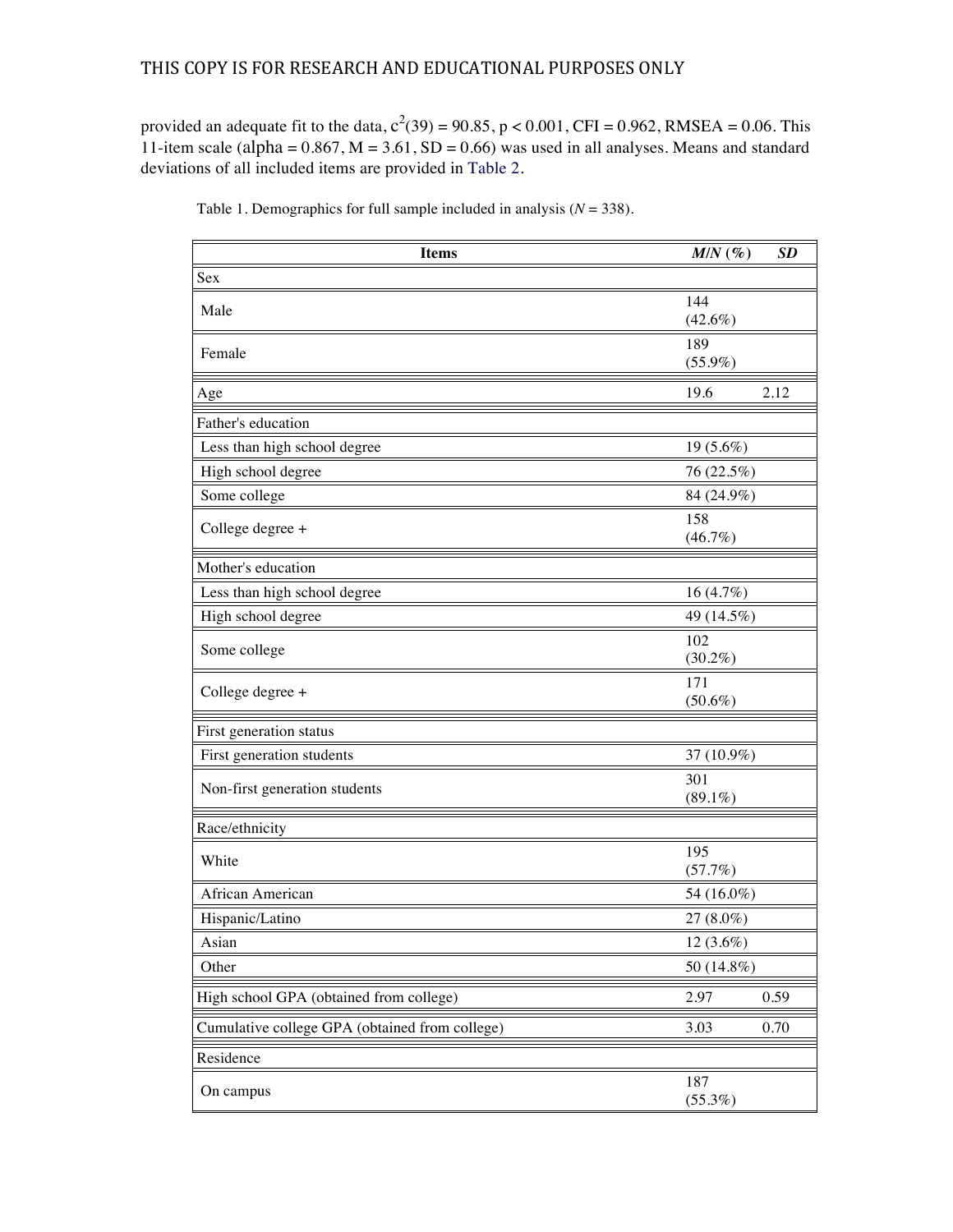| <b>Items</b>                                                                                | $M/N$ $(\%)$      | <b>SD</b> |
|---------------------------------------------------------------------------------------------|-------------------|-----------|
| Off campus                                                                                  | 151<br>$(44.7\%)$ |           |
| State of residency                                                                          |                   |           |
| Out-of-state                                                                                | 141<br>$(41.7\%)$ |           |
| In-state                                                                                    | 196<br>$(58.0\%)$ |           |
| Average annual household income (estimated from 2009 Census data for<br>extended zip codes) | \$90,010          | \$39,899  |

### *5.2.2. Bonding social capital*

This five-item measure (alpha =  $0.74$ , M =  $3.21$ , SD =  $0.72$ ) was adapted from previous research (Williams, 2006) to reflect the extent to which participants felt they had access to emotional and meaningful support at the university. Sample items include: "There are several people at [college name] I trust to help solve my problems," and "If I needed an emergency loan of \$100, I know someone at [college name] I could turn to." Confirmatory factor analysis showed this scale to be a good fit to the data,  $c^2(5) = 11.157$ , p = 0.05, RMSEA = 0.06, CFI = 0.983.

Table 2. Means and standard deviations for social adjustment to college scale  $(N = 338)$ .

| Items <sup>a</sup>                                                             |           | $M$ SD    |
|--------------------------------------------------------------------------------|-----------|-----------|
| I am satisfied with social participation.                                      | 3.42 1.00 |           |
| I am satisfied with social life.                                               |           | 3.65 1.03 |
| I have good friends to talk about problems with.                               |           | 4.05 0.94 |
| I have several close social ties.                                              |           | 3.75 1.04 |
| I am adjusting well to college.                                                |           | 4.02 0.82 |
| I feel lonely a lot. (reversed)                                                |           | 3.50 1.18 |
| I am satisfied with extracurricular activities.                                | 3.18 1.02 |           |
| I am very involved with college social activities.                             | 2.74 1.00 |           |
| I am meeting people and making friends.                                        | 3.83 0.96 |           |
| I am pleased about my decision to attend this college.                         | 3.99 0.96 |           |
| I have difficulty feeling at ease with others at college. (reversed) 3.59 1.01 |           |           |
| Full Scale ( $\alpha$ = 0.868)                                                 | 3.61 0.66 |           |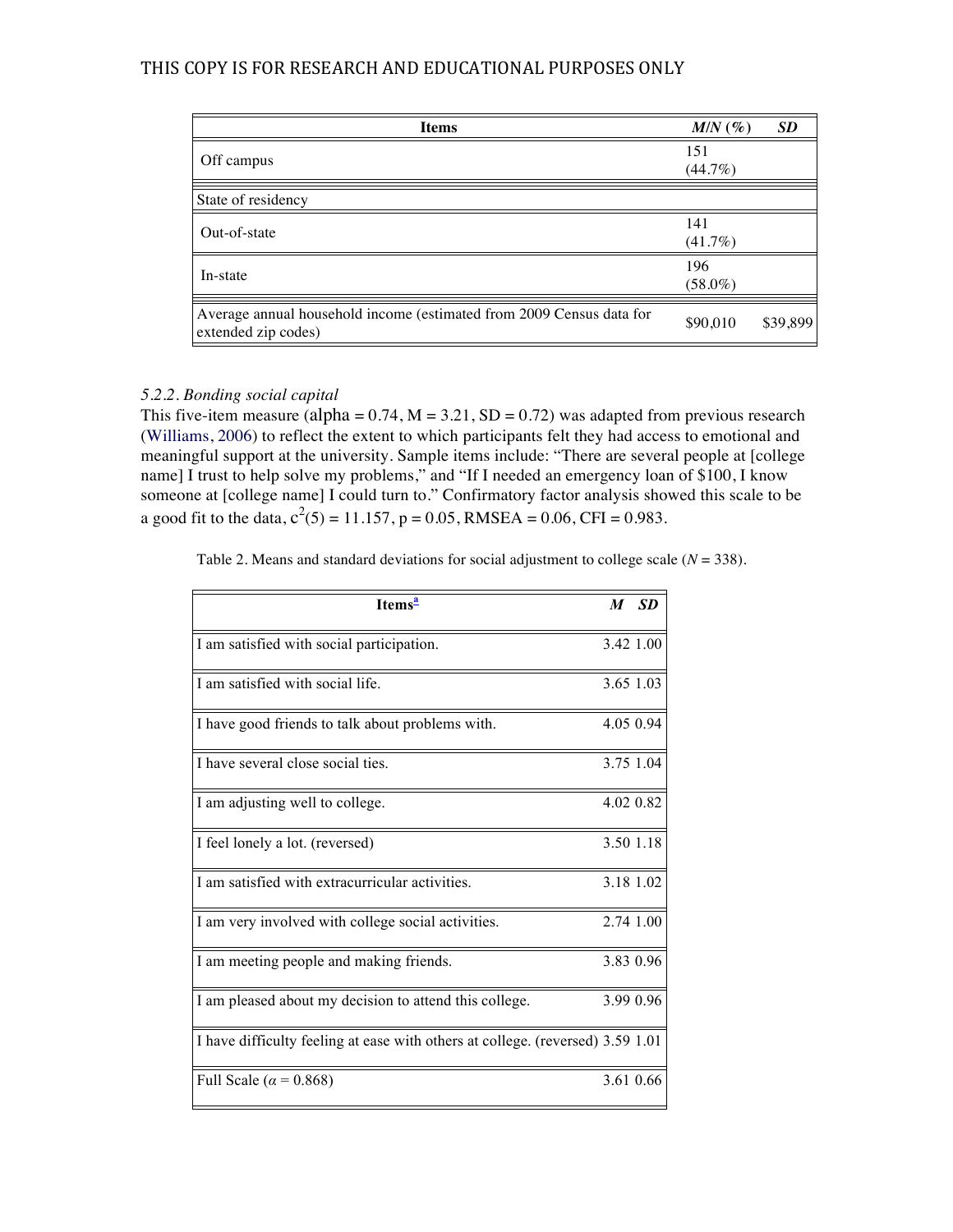<sup>a</sup>Scale ranges from  $1 =$  Strongly Disagree to  $5 =$  Strongly Agree.

#### *5.2.3. Academic support services*

In addition to the support students receive from their peers, many institutions have formalized support systems to help students with the academic demands of college, such as tutoring centers. We included a single item, "I use academic support services like tutoring centers and academic advisors" ( $M = 3.27$ ,  $SD = 1.12$ ), as a control variable so we could identify the role that SNSs play in social adjustment to college above and beyond the impact of institutional support systems. As this variable is a single-item measure and asks about specific behavior enacted by students, we assume this construct is mainly error free.

Table 3. Loading factors for items included in composite variables included in path analysis.

|                                                                           | <b>CFA</b><br>loading |
|---------------------------------------------------------------------------|-----------------------|
| Social adjustment to college questionnaire $(SACQ)^{a}$                   |                       |
| I am satisfied with social participation.                                 | 0.67                  |
| I am satisfied with social life.                                          | 0.81                  |
| I have good friends to talk about problems with.                          | 0.62                  |
| I have several close social ties.                                         | 0.65                  |
| I am adjusting well to college.                                           | 0.65                  |
| I feel lonely a lot. [reverse-coded]                                      | 0.57                  |
| I am satisfied with extracurricular activities.                           | 0.45                  |
| I am very involved with college social activities.                        | 0.53                  |
| I am meeting people and making friends.                                   | 0.80                  |
| I am pleased about decision to attend this college.                       | 0.53                  |
| I have difficulty feeling at ease with others at college. [reverse-coded] | 0.45                  |
| Facebook collaboration (I use Facebook to) $\frac{b}{2}$                  |                       |
| Arrange a meeting for a group project.                                    | 0.68                  |
| Ask a classmate for help in the class.                                    | 0.83                  |
| Help manage a group project.                                              | 0.84                  |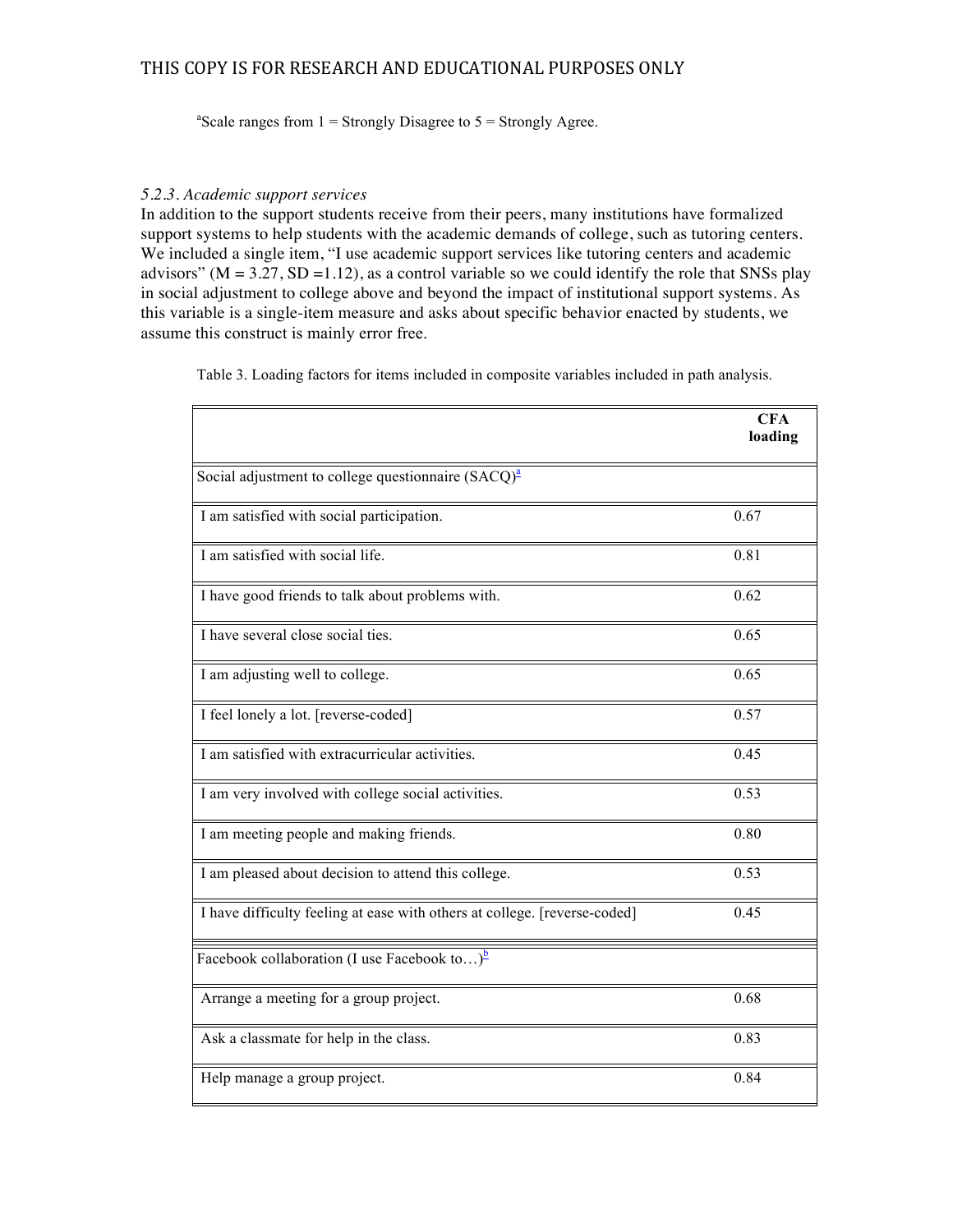|                                                                                                                                       | <b>CFA</b><br>loading |
|---------------------------------------------------------------------------------------------------------------------------------------|-----------------------|
| Contact another student with a question related to class or schoolwork.                                                               | 0.92                  |
| Discuss classes or schoolwork.                                                                                                        | 0.81                  |
| Arrange a face-to-face study group.                                                                                                   | 0.82                  |
| Collaborate on an assignment in a way my instructor would like.                                                                       | 0.80                  |
| Bonding social capital <sup>a</sup>                                                                                                   |                       |
| There are several people at [college] I trust to help solve my problems.                                                              | 0.64                  |
| If I needed an emergency loan of \$100, I know someone at [college] I could turn to.                                                  | 0.53                  |
| There is someone at [college] I can turn to for advice about making very important<br>decisions.                                      | 0.77                  |
| The people I interact with at [college] would be good job references for me.                                                          | 0.61                  |
| I do not know anyone at [college] well enough to get them to do anything important.<br>[reverse-coded]                                | 0.60                  |
| $a$ <sup>a</sup> Items were measured on a five-point Likert-type scale ranging from $1 =$ Strong Disagree to<br>$5 =$ Strongly Agree. |                       |

<sup>b</sup>Items were measured on a five-point Likert-type scale ranging from  $1 = \text{Very Unlikely to }$  $5 =$  Very Likely.

### *5.2.4. Facebook use variables*

We included three Facebook-specific variables in analyses to capture different uses of the site:

- Actual friends probes users' perceptions of more meaningful ties within their Facebook network through the question, "Approximately how many of your TOTAL Facebook Friends do you consider to be 'actual' friends?" On average, participants reported 194 "actual" friends on the site (median  $= 95$ , SD  $= 371$ ). When comparing participants' median reported number of total Friends and actual friends, our participants reported that approximately 19% of their Facebook Friends were actual friends, which is slightly lower than found in previous research using college students at another, larger university (Ellison et al., 2011).
- College friends ( $M = 64$ , median = 30, SD = 102) captures students' perceptions of how many of their Facebook Friends are fellow students at the college ("Approximately how many of your TOTAL Facebook Friends are at [college name]?"). On average, students reported that 10% of their total Facebook Friends were enrolled at the college.
- Propensity to use Facebook for positive collaboration (Lampe et al., 2011) is a 9-item measure that captures the likelihood that students will coordinate online or offline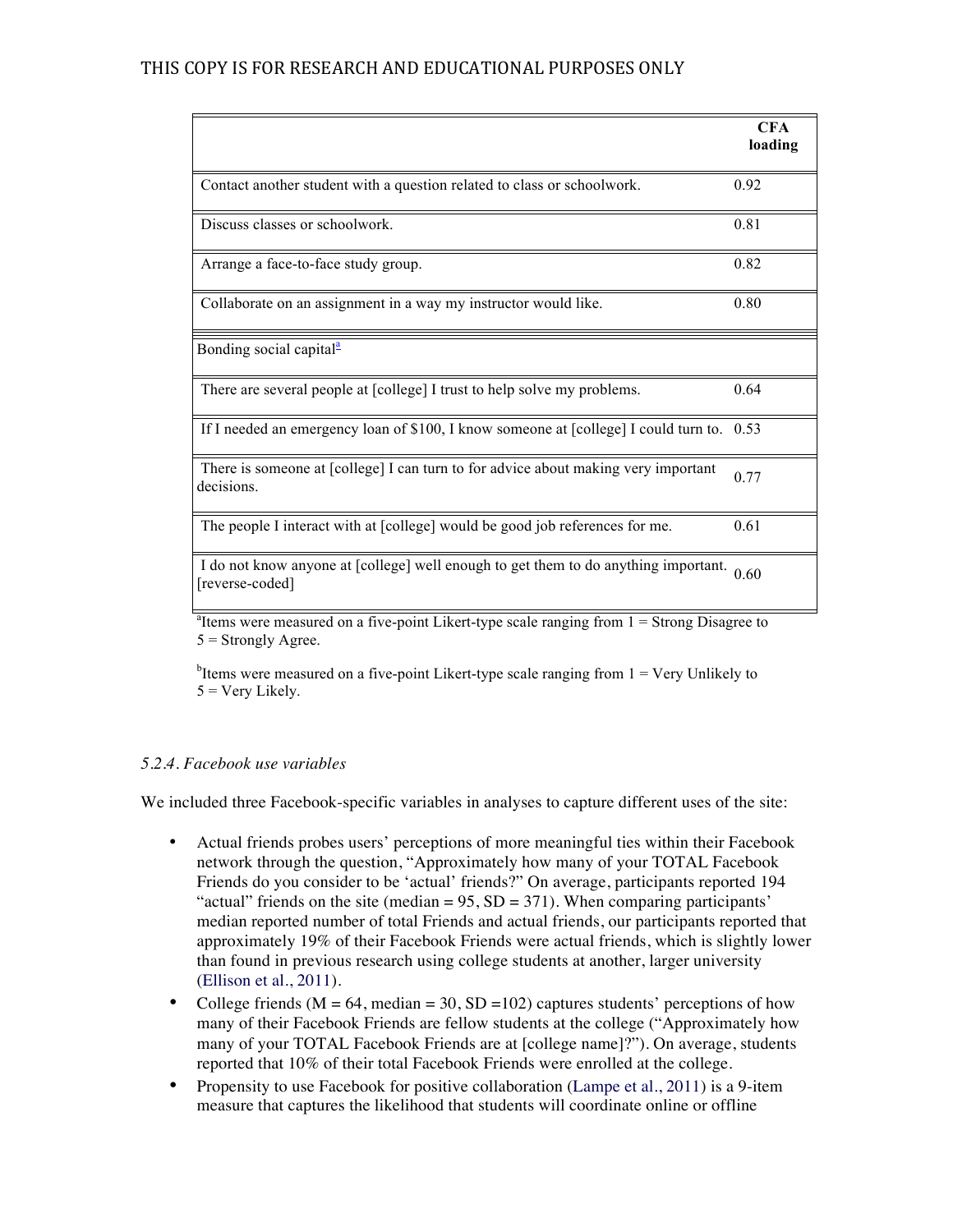academic collaboration via Facebook. All items were prompted by "How likely are you to use Facebook for the following things?" with response options ranging from  $1 = V$ ery Unlikely to  $5 = \text{Very Likely. Sample items included using Facebook "to arrange a"$ meeting for a group project" and "to discuss classes or schoolwork." Confirmatory factor analysis revealed the original, nine-item scale was a poor fit to the data,  $c^2(27) = 291$ , p <  $0.001$ , CFI = 0.88, RMSEA = 0.17, so two items were removed, producing an adequate scale,  $c^2(8) = 13.6$ , p > 0.05, CFI = 0.99, RMSEA = 0.05. This seven-item scale (alpha =  $0.926$ ,  $M = 3.68$ ,  $SD = 0.86$ ) was used in all analyses.

Table 4. Correlation coefficients for all variables included in analyses  $(N = 338)$ .

|                                          | (1)         | (2)                   | (3)                                             | (4)                                           | (5)                                                                                     | (6)       | (7) | (8) | (9) | (10)                                                                 | (11) | $(12)$ $(13)$ |  |
|------------------------------------------|-------------|-----------------------|-------------------------------------------------|-----------------------------------------------|-----------------------------------------------------------------------------------------|-----------|-----|-----|-----|----------------------------------------------------------------------|------|---------------|--|
| $(1)$ SACQ                               | 1           |                       |                                                 |                                               |                                                                                         |           |     |     |     |                                                                      |      |               |  |
| (2)<br>Persistence                       | $0.132^*$ 1 |                       |                                                 |                                               |                                                                                         |           |     |     |     |                                                                      |      |               |  |
| (3) Bonding<br>social capital            |             | $0.693**0.128**1$     |                                                 |                                               |                                                                                         |           |     |     |     |                                                                      |      |               |  |
| $(4)$ GPA                                |             |                       | $0.029$ $0.124$ $0.116$ $1$                     |                                               |                                                                                         |           |     |     |     |                                                                      |      |               |  |
| (5)<br>Residence                         |             |                       | $0.023$ -0.044 $0.127^*$ 0.124 <sup>*</sup>     |                                               | $\blacksquare$                                                                          |           |     |     |     |                                                                      |      |               |  |
| (6)<br>Academic<br>support<br>services   |             |                       | $0.172^{**}$ 0.008 $0.203^{**}$ 0.022           |                                               | $-0.041$ 1                                                                              |           |     |     |     |                                                                      |      |               |  |
| (7)<br>Facebook<br>collaboration         |             |                       | $0.136^*$ 0.011 $0.140^{**}$ 0.125 <sup>*</sup> |                                               | 0.094                                                                                   | $0.004$ 1 |     |     |     |                                                                      |      |               |  |
| (8) Actual<br>friends                    |             |                       | $0.235***0.021$ $0.209**0.046$                  |                                               | $0.127^*$ $0.132^*$ $0.138^*$ 1                                                         |           |     |     |     |                                                                      |      |               |  |
| (9)<br>Facebook<br>friends at<br>college |             |                       |                                                 |                                               | $0.240^{**} - 0.0050099 - 0.0380021 - 0.01201050325^{**}$ 1                             |           |     |     |     |                                                                      |      |               |  |
| $(10)$ Race:<br>Latino                   |             |                       |                                                 |                                               | $-0.089 - 0.002 - 0.130^* - 0.040 -0.205^{**} - 0.052 0.017 -0.088 - 0.0071$            |           |     |     |     |                                                                      |      |               |  |
| $(11)$ Race:<br><b>Black</b>             |             |                       |                                                 |                                               | $0.097 -0.077 -0.027 -0.216^{**} -0.060$ $0.105 -0.051$ $0.089$ $0.103$ $-0.179^{**}$ 1 |           |     |     |     |                                                                      |      |               |  |
| $(12)$ First<br>generation<br>status     |             | $0.014 - 0.008 0.033$ |                                                 | 0.035                                         | 0.047                                                                                   |           |     |     |     | $-0.017 - 0.080 0.054 0.063 -0.282^{**} 0.027 1$                     |      |               |  |
| $(13)$ Self-<br>esteem                   |             |                       |                                                 | $0.360^{**}$ -0.025 $0.257^{**}$ -0.020 0.013 |                                                                                         |           |     |     |     | $0.091$ $0.021$ $0.157^{**}$ $0.091$ $-0.037$ $0.203^{**}$ $0.079$ 1 |      |               |  |

Note: \**p* < 0.05 \*\**p* < 0.01.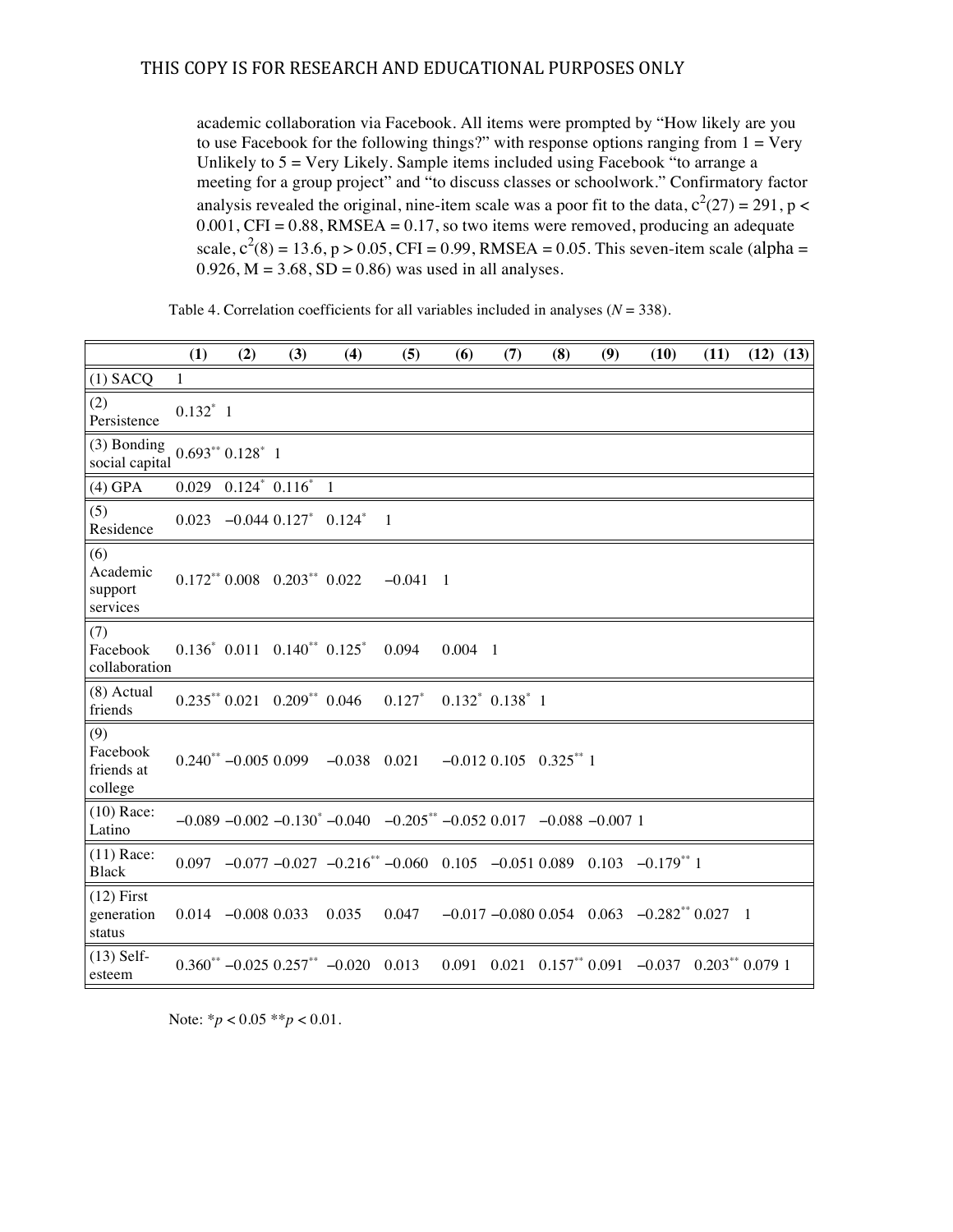Table 5. Summary of hypotheses and results.

| <b>Hypothesis</b>                                                                                                                           |                         |  |  |  |  |  |  |
|---------------------------------------------------------------------------------------------------------------------------------------------|-------------------------|--|--|--|--|--|--|
| H1: First-generation students will report lower levels of social adjustment to college<br>than those who are not first-generation students. | <b>Not</b><br>supported |  |  |  |  |  |  |
| H2: Perceived bonding social capital positively predicts social adjustment to college. Supported                                            |                         |  |  |  |  |  |  |
| <b>H3:</b> On-campus residency positively predicts perceived levels of bonding social<br>capital at college.                                |                         |  |  |  |  |  |  |
| <b>H4:</b> The number of Facebook Friends the student reports at college positively<br>predicts social adjustment to college.               |                         |  |  |  |  |  |  |
| <b>H5:</b> The number of actual friends on Facebook positively predicts social adjustment<br>to college.                                    | <b>Not</b><br>supported |  |  |  |  |  |  |
| <b>H6:</b> The propensity to use Facebook for collaboration positively predicts social<br>adjustment to college.                            | <b>Not</b><br>supported |  |  |  |  |  |  |
| <b>H7:</b> Social adjustment to college positively predicts persistence at the university.                                                  | Supported               |  |  |  |  |  |  |
| <b>H8:</b> On-campus residency positively predicts persistence at the university.                                                           |                         |  |  |  |  |  |  |
| <b>H9:</b> Students' first-year university GPA positively predicts persistence.                                                             |                         |  |  |  |  |  |  |

#### *5.3. Data analysis*

Factor loadings for the three scaled variables included in this analysis can be found in Table 3. To test the relationship between the variables, which include three dependent variables, a path model was proposed and tested using AMOS version 19 (Arbuckle, 2010). As path analysis cannot be run on data with missing values, cases that were missing observable data such as residence, persistence, and race values were deleted from the dataset. We also performed listwise deletion for individuals missing more than one value for items within the main scales of interest: social adjustment to college, bonding social capital, and propensity to use Facebook for collaboration. For those cases only missing one value for an item within those scales, we performed a missing value imputation allowing the participant's mean for other items within the scale to replace that missing value. All variables were treated as manifest variables, including scales. Although the use of single- item measures of latent variables does not control for error as efficiently as a scale and can underestimate correlations (Cooper & Richardson, 1986), several of our single-item measures indicate true variables (such as residence, re-enrollment/persistence, and race), whereas others such as self-esteem have been validated as a single-item measure in previous research (Robins et al., 2001). Goodness of fit was determined following Hu and Bentler's (1999) criteria that comparative fit indices (CFI) over 0.95 and RMSEA values below 0.06 indicate a good fit between hypothesized model and observed data. Exogenous variables in the proposed model included self-esteem, use of academic support services, "actual" friends, Facebook friends at school, propensity to use Facebook for collaboration, first-generation status, race, cumulative college GPA, and on-campus residence. Predicted endogenous variables were bonding social capital, social adjustment to college, and persistence at college. See Table 4 for correlations between variables and Fig. 1 for the proposed path model.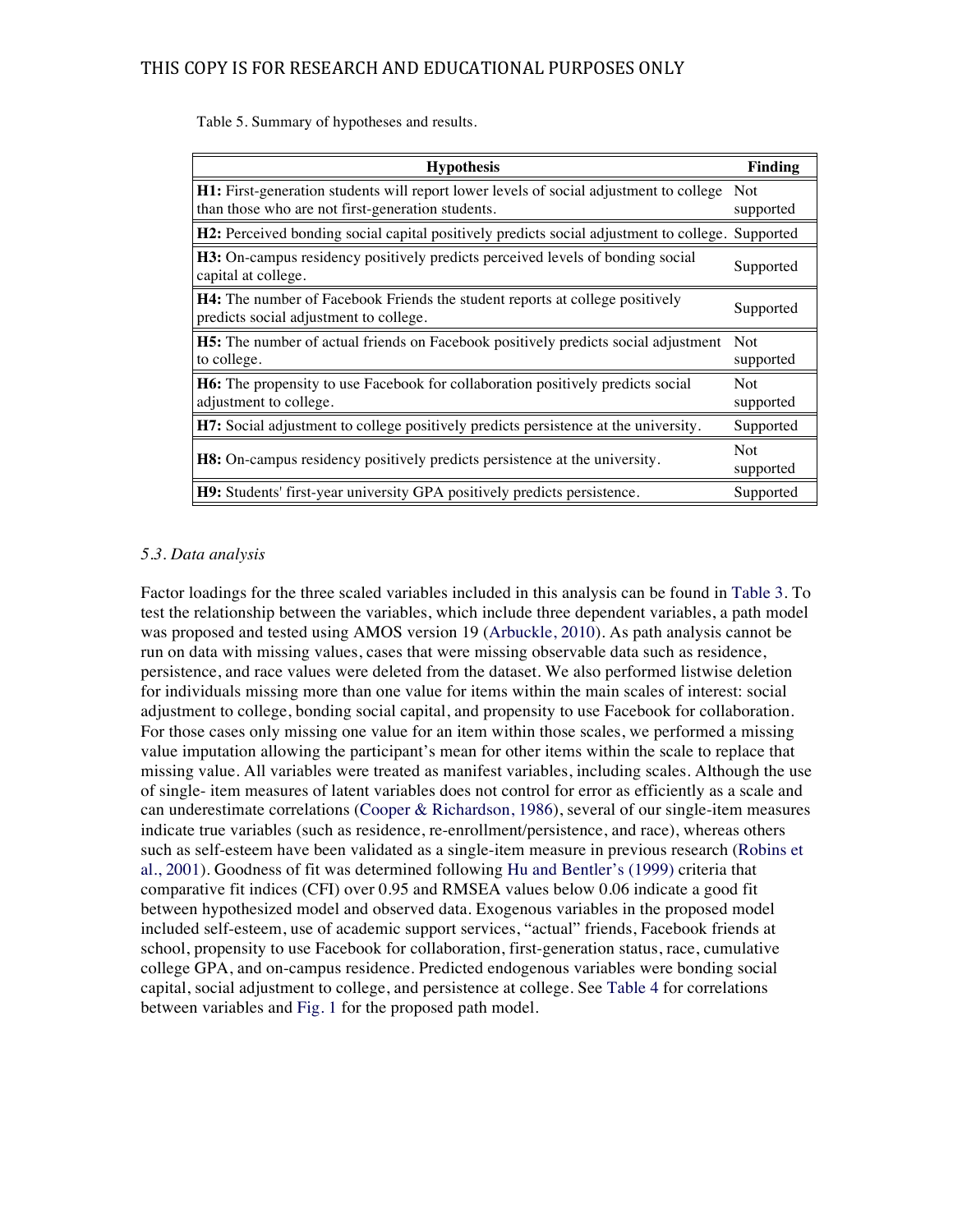

Figure 1. Proposed path model.

# 6. Findings

The proposed path model was entered into AMOS, but analyses revealed the model was a poor fit to the data,  $c^2(63) = 203.45$ , p < 0.000, RMSEA = 0.082, CFI = 0.693. There were no significant differences across racial minorities (RQ1) or first-generation student status (H1) in terms of students' degree of social adjustment. H3, which predicted a positive relationship between living on campus and perceptions of bonding social capital, was supported ( $b = 0.132$ ,  $p < 0.05$ ). The number of Facebook Friends at the college also predicted student adjustment ( $b = 0.157$ ,  $p <$ 0.001), supporting H4, as did perceived bonding social capital ( $b = 0.657$ ,  $p < 0.001$ ), supporting H2. Neither the number of actual friends on Facebook (H5) nor use of Facebook for academic collaboration (H6) significantly predicted social adjustment. When looking at the three predictors of persistence at the university, only social adjustment ( $b = 0.117$ ,  $p < 0.05$ ) and GPA ( $b = 0.134$ ,  $p < 0.05$ ) were significant, while residence ( $b = -0.060$ ,  $p > 0.05$ ) was unrelated. Therefore, H7 and H9 were supported, while H8 was not. See Fig. 2 for full details of this model and Table 5 for a full summary of supported and unsupported hypotheses.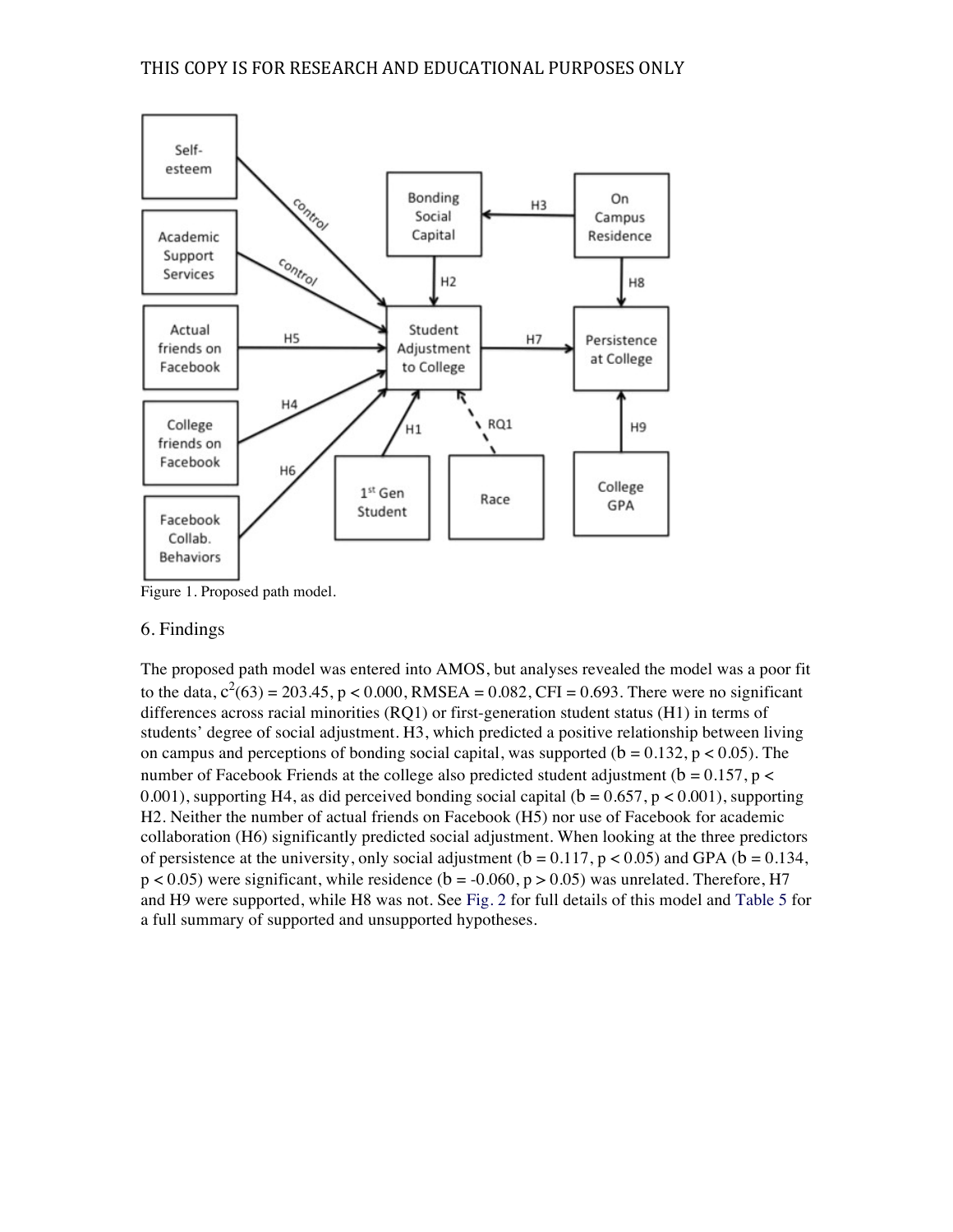

Note: Results are reported as standardized betas.  $p < .05$  \*\*  $p < .01$  \*\*\*  $p < .001$ Figure 2. Proposed path model with coefficients.

Following this analysis, a number of changes were made to the model to achieve one that fit the data better and still reflected previous research in this area. Non-significant paths were removed. A covariance path was added between the number of college friends participants reported on Facebook and their engagement in Facebook-enabled collaborative behaviors. As social adjustment and bonding social capital were strongly correlated  $(r = 0.59)$ , paths were tested between several variables and bonding social capital to determine if they were having an indirect effect on social adjustment.

The final model was a good fit to the data,  $c^2(25) = 28.56$ ,  $p > 0.05$ , RMSEA = 0.021, CFI = 0.989. As in the previous model, bonding social capital ( $b = 0.635$ ,  $p < 0.001$ ) and the number of Facebook Friends at the college ( $b = 0.163$ ,  $p < 0.001$ ) significantly predicted social adjustment. Revised paths from use of academic support services ( $b = 0.192$ ,  $p < 0.001$ ) and Facebook collaboration (b  $1/4$  0.128, p < 0.05) to bonding social capital were significant, and residence retained a significant positive path ( $b = 0.127$ ,  $p < 0.05$ ) to bonding social capital. The path from residence to GPA was significant ( $b = 0.121$ ,  $p < 0.05$ ), such that students who lived on campus reported higher GPAs than those who lived off campus, while the non-significant path from residence to persistence was dropped. The resulting model showed direct effects of bonding social capital and Facebook Friends from school and indirect effects of self-esteem, use of academic support services, and Facebook collaboration behaviors on social adjustment to college and direct effects of social adjustment to college and cumulative college GPA on persistence in college. The final model explained 53% of the variance in social adjustment, 13% of the variance in bonding social capital, and 3% of the variance in students' persistence. See Fig. 3 for the full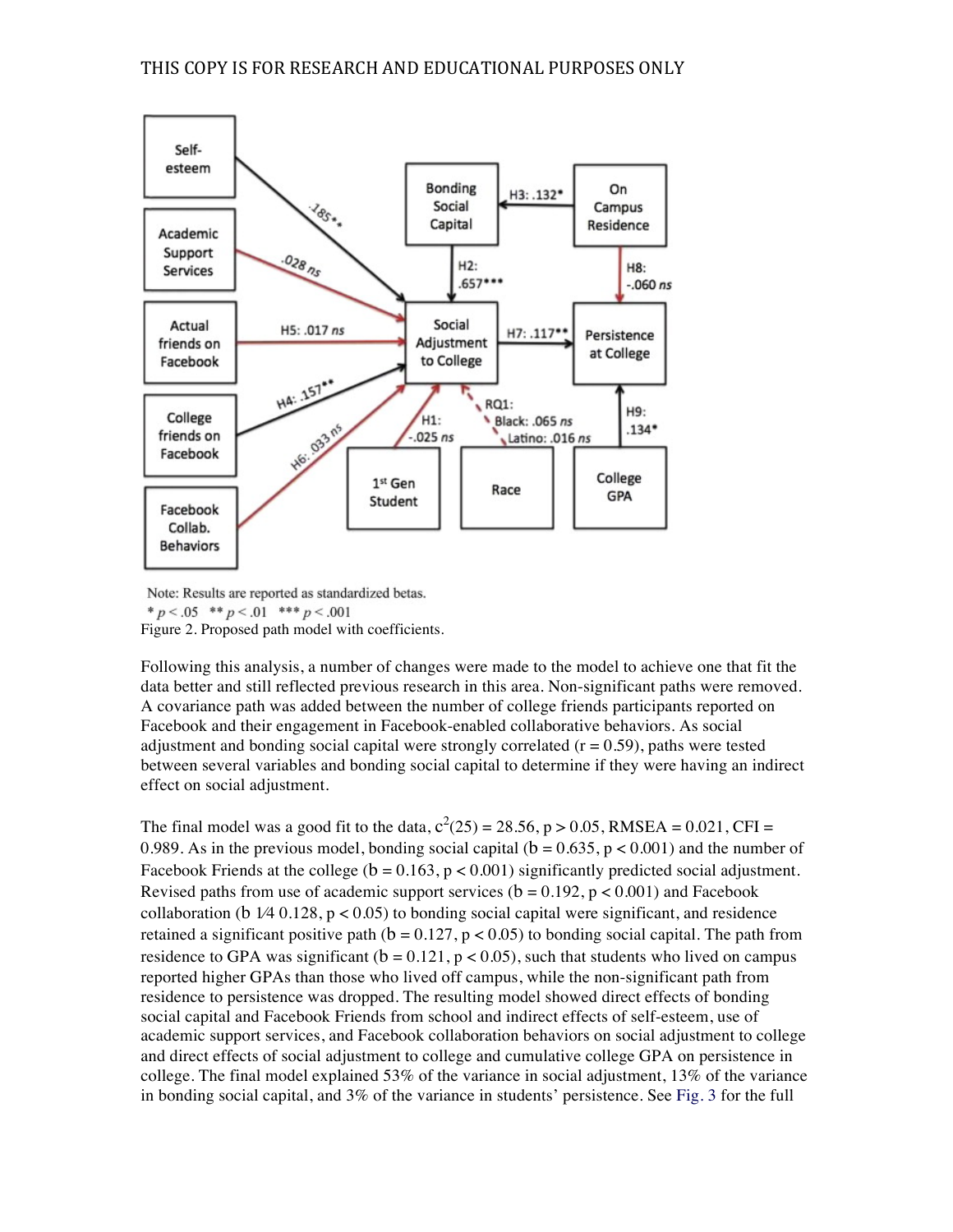

model, including standardized betas for all paths.

Note: Results are reported as standardized betas. \*  $p < .05$  \*\*  $p < .01$  \*\*\*  $p < .001$ 

#### 7. Discussion

The question of how to ensure successful social adjustment to college is a significant issue for society, especially as institutions aim to increase access to higher education for minority and firstgeneration students, who traditionally have had less access to these resources. How acclimated and connected students feel to their social environment has been shown to affect their transition to college life and thus their decision to persist at the university (Astin, 1993; Haussmann et al., 2007). Of course, some of the reasons why students drop out of university are structural (e.g., a lack of financial resources), fairly intractable, and unlikely to be mitigated by social interventions. But the extent to which students feel socially integrated within the university and connected to other members of the community, especially other students, is a factor that can potentially be ameliorated by the use of new communication technology platforms. Social media tools appear to be well-suited for addressing these social factors because they are designed to maintain relationships and act as a 'social lubricant' (Ellison et al., 2011), enabling students to find common ground and learn more about others on campus. Conversely, SNSs could have the opposite effect, stymieing the integration process by encouraging new students to stay enmeshed in high school peer groups or retarding the developmental process by enabling parents to retain control over the activities of their recently matriculated children or remain too emotionally enmeshed in their everyday lives.

This study sought to empirically assess the role of social media in hindering or helping the college transition process. First, our study set out to explore new relationships (and confirm existing ones) between students' social adjustment to college and background characteristics such as race and self-esteem. The unique open-enrollment policy of our research site, a private fouryear college, gave us access to a very ethnically and racially diverse sample, as well as a larger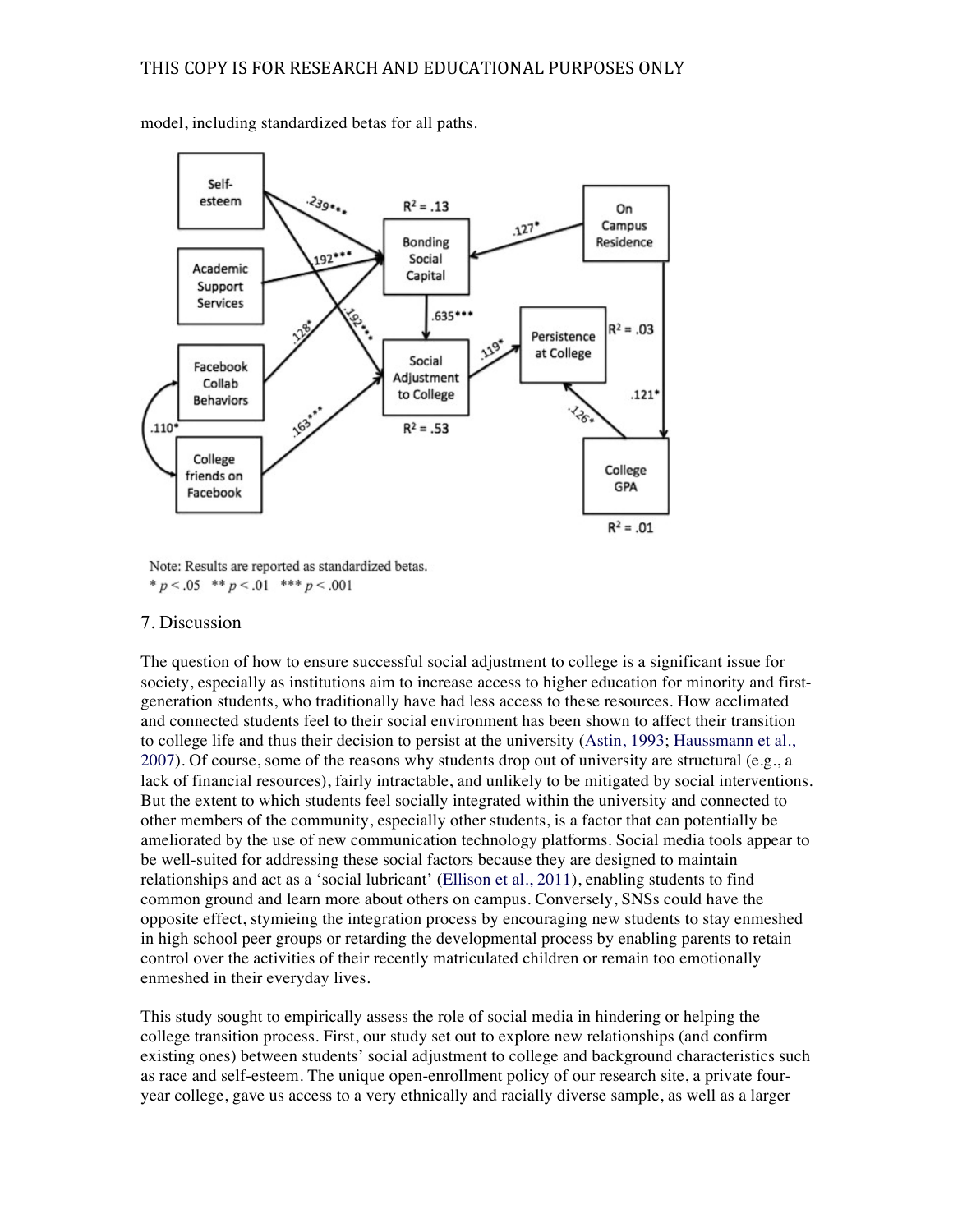number of first-generation students than may be found at more selective colleges. Past research on social adjustment has found varying effects of race and ethnicity, typically finding that those students in the racial minority had more difficulty adjusting to college than their non-minority counterparts (Cabrera et al., 1999; Guiffrida & Douthit, 2010; Hurtado et al., 1996; Quintana et al., 1991). In the present study, no significant difference was found in social adjustment levels between minority (i.e., African-American and Latino) students and non-minority students. Whereas past research has found that minorities face more challenges to college adjustment in predominately White contexts, perhaps the diverse composition of this campus meant that students experienced less difficulty socially integrating and finding peers with culturally similar backgrounds. An optimistic interpretation of this finding suggests that as campuses become more diverse, minority students may face fewer challenges to social adjustment. Additionally, whether or not a student was the first in his or her family to attend college did not significantly affect social adjustment to college in our study. First-generation students reported a comparable level of social adjustment to non-first-generation students. This issue should be explored in future studies to determine whether this finding – which is unexpected given earlier research on the topic – is indicative of a general trend whereby first-generation students are better supported by institutions in regards to social adjustment, or whether attributes of this particular college (such as its location in an urban setting or its looser acceptance policy) are responsible.

The use of social media tools such as Facebook may serve to scaffold the social adjustment process for students from diverse back- groundsdincluding minorities and first-generation college students. For instance, profiles contain signals of identity (such as hometown or music preferences) that can help students find common ground with one another (Lampe, Ellison, & Steinfield, 2007). Although Lampe et al. (2007) found that the number of "referent" fields (such as high school and hometown) completed in students' Facebook profiles were more predictive of total number of Facebook Friends than including "interests" such as favorite music, these findings may need to be re-assessed given changes to the SNS user experience since 2007 and the fact that more recent research has found that total number of Friends may not be as important as the more meaningful relationships users have on the site. Researchers may wish to shift their emphasis from the total number of ties to those who are seen as more relevant, such as "actual" Friends (Ellison et al., 2011), Facebook Friends in one's residence hall (DeAndrea et al., 2011), or, as in our study, Friends at the university. On a related note, the prominence of the profile within the Facebook user experience has diminished over time, as user practices have shifted (see Ellison & boyd, 2013). Future research could explore the role of identity information in the profile to see how it relates to social adjustment to the university, especially in colleges smaller than the one studied by Lampe et al. (2007). Our work examined predictors of social adjustment such as number of (Facebook) Friends at the university, but future work could look at specific behaviors on the site, profile field completion, or more granular data about interactions with other students at the institution to better understand the exact role that social media play in the process of social adjustment.

Because of the established fundamental role of support networks to student adjustment (Gerdes & Mallinckrodt, 1994; Hays & Oxley, 1986), we expected bonding social capital, a concept conveying the extent to which individuals can access emotional and meaningful support, would predict students' social adjustment. This hypothesis was supported, with bonding social capital positively predicting the degree to which students felt they were adjusting socially to college, based on a scale that assessed a variety of dimensions of social adjustment, including getting along with roommates, participating in extracurricular activities, and feeling satisfied with one's social life. Also as expected, we found a positive association between on-campus residence and bonding social capital. Past research demonstrated that students who resided in dormitories believed that residence halls provided social support and increased feelings of connection with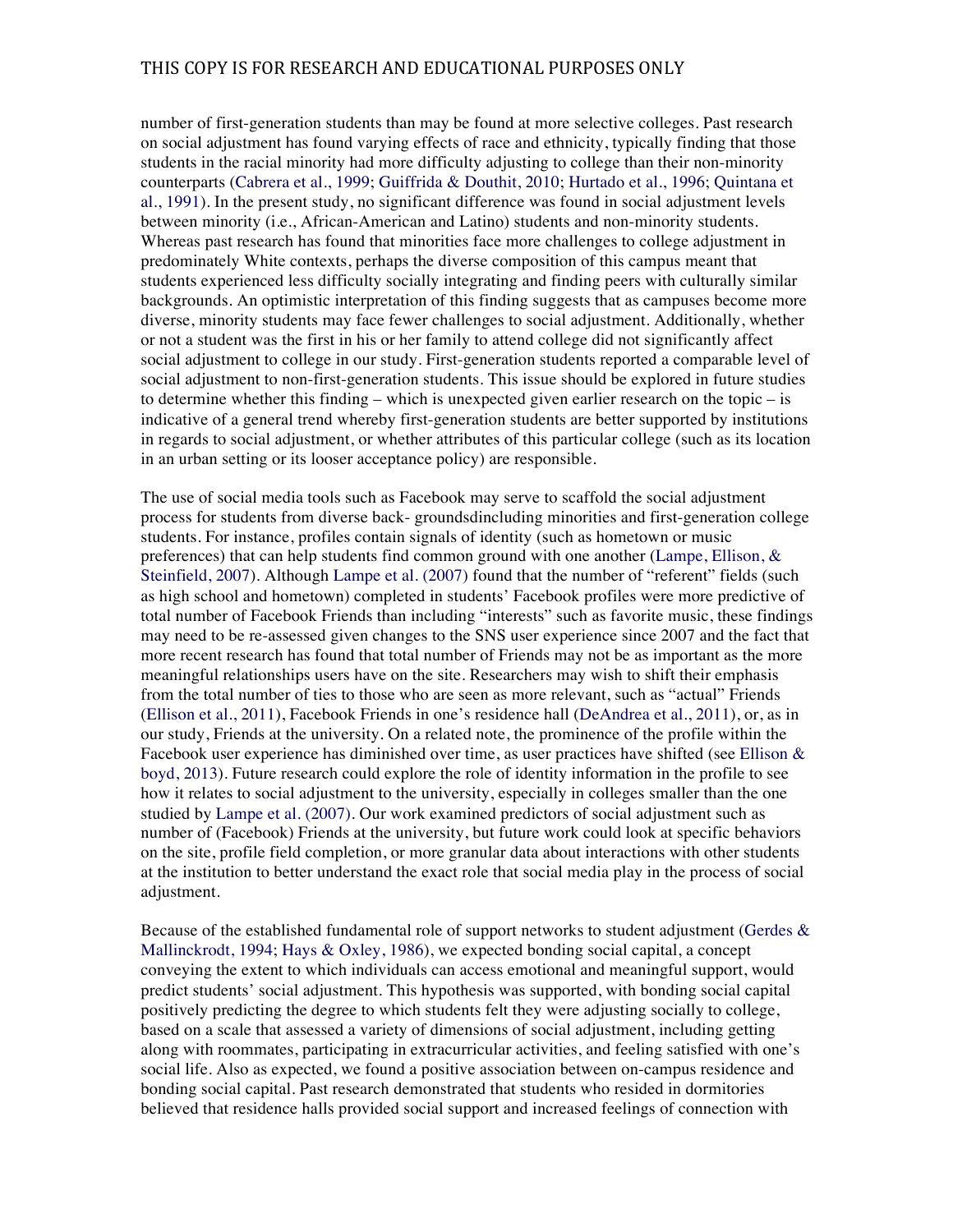others (Kaya, 2004) and that living on campus was associated with higher levels of peer support and overall adaptation to college life (Pascarella, 1984). Our findings suggest students living on campus may perceive increased support, potentially due to the proximity of associated ties around them, and are more likely to report being socially adjusted to the college experience.

Above and beyond the factors suggested by the literature on student socialization, the primary question animating this research is how students' use of Facebook might facilitate their transition to college, specifically their social adjustment to the life changes inherent in this process. In order to address this question, we explored three specific Facebook variables: participants' connections to other university students through Facebook, their self-reported number of "actual" friends on the site, and their use of Facebook for academic collaboration. Past research has shown that connecting to "actual Friends" through Facebook is associated with perceptions of both bonding and bridging social capital among college students (Ellison et al., 2011); thus, we anticipated that these connections would also enhance student per- ceptions of social adjustment. The number of connections students form at college has also been positively associated with social adjust- ment (Hays & Oxley, 1986), and as a result, we hypothesized the number of fellow students represented in one's Facebook network would positively predict social adjustment to college.

Interestingly, the number of Facebook Friends who are fellow students predicted social adjustment while the number of perceived "actual friends" in one's Facebook network did not significantly (i.e.,  $p < .05$ ) predict either social adjustment or bonding social capital. These results suggest that, in terms of social adjustment to college, localized ties on the site are more important, supporting Hays and Oxley's (1986) findings that the number of other students befriended is more predictive of social adjustment to college than the overall density of one's network or the number of new acquaintances made in general. As Madge et al. (2009) point out, some students begin connecting and communicating online before arriving on campus their first year, and McEwan (2011) suggests that this development of a "university- affiliated network" is important to newer college students. Despite students reporting that only around 10% of their Facebook Friend network was comprised of friends at their school, in this study those who had more Facebook Friends on campus appeared to be at an advantage in terms of social adjustment over those who had connected with fewer classmates. Even this small representation of college friends within larger Facebook social networks is impactful for student adjustment. This finding is intuitive, as the social information that is shared through Facebook, including information about upcoming events and information about individuals that can help strengthen re- lationships and establish common ground, should lead students to feel more connected. Students who have higher levels of social adjustmentdthose who are participating in extra-curricular activities and engaging with their fellow students through various other activitiesdare likely to have met, and Friended, more of their fellow students on Facebook than those who do not participate in activities that would lead them to develop a connection to the college. Many of these students are likely connecting on both Facebook and face-to- face, meaning these relationships may benefit from multi-modal relational reinforcement or opportunities to exchange support. Our data do not enable us to establish the directionality of this relationship, but future research could employ longitudinal data collection strategies to clarify this relationship.

The findings regarding actual friends are more difficult to parse out, insofar as the addition of this variable weakened the model and was ultimately removed. In creating this variable, Ellison et al. (2011) were interested in capturing a more nuanced measure of users' Facebook Friendsdnot just the number of connections, which could include hundreds of individuals with whom users had little to no formal rela- tionship, but rather those Friends who represented more meaningful relationships within users' social network. In their analyses, Ellison et al. (2011) found that the number of actual friends college students reported was a stronger predictor of their perceptions of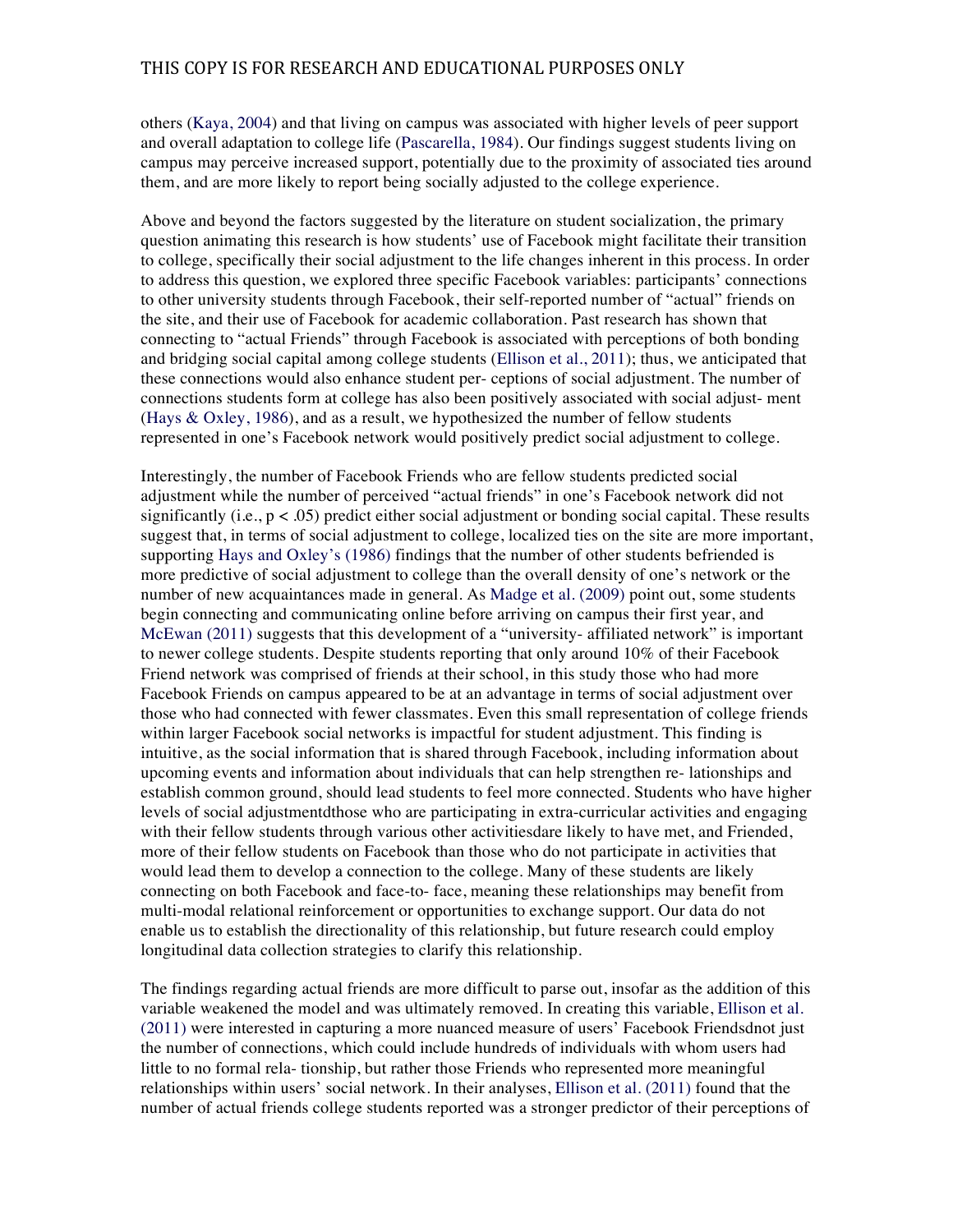social capital than the total number of Friends users had on the site. In our study, we focus only on first-year college students. These individuals typically encounter many other students during their daily activities; however, their core network of ties most likely includes connections from home, including family and high school friends. Therefore, the unclear relationship between actual friends and social adjustment is not completely surprising; while students' hometown friends can provide emotional support during the transition to college, they may be unable to help with many of the other social aspects of this transition, particularly after students have had a chance to make meaningful connections with students at their university. Likewise, the measure of bonding social capital employed in this study focused on perceptions of bonding among students' relationships with others at the college (as opposed to generalized perceptions of support). Future research using a sample of students who have spent more time on campus, such as seniors, or employing longitudinal data could contribute to our understanding of the relationship between adjustment to college and shifting networks of actual friends, Friends at college, and other tiesdand how these transform over time.

Findings regarding students' propensity to use Facebook for collaboration also deviated from those posited in our proposed model. Using Facebook to coordinate group projects and discuss classes did not directly predict social adjustment to college but rather predicted social adjustment indirectly by way of students' perceptions of bonding social capital at the college. Informal academic collaboration may enhance students' perceptions of social support because these interactions also support relationship development.

Students' use of academic support and tutoring services likewise had an indirect relationship with social adjustment to college through bonding social capital. Use of academic support services and counseling has previously been shown to positively relate to social adjustment and integration (Grant-Vallone, Reid, Umali, & Pohlert, 2003); thus, we utilized this measure as a control in our model. Although the use of these services did not directly predict social adjustment to college, the indirect path through bonding social capital suggests that students who seek out this kind of academic support may perceive they have access to resources through closer ties and social support networks. Interactions with those who offer these services on campus, be they staff members or other students, may influence the sense of support students have at school, which in turn positively influences their social adjustment within the college transition.

Whether or not a student completes his or her college degree has been associated with a number of personal, academic, and social factors such as academic preparedness (Astin, 1997), oncampus residence (Velez, 1985), anddarguably the most significantdsocial adjustment (Astin, 1993; Haussmann et al., 2007). Thus, our proposed model accounted for each of these factors as influences of persistence, as measured by students' re-enrollment at the institution for the following academic year. Specifically, we proposed that one's academic college success, perceived level of social adjustment, and on-campus residence would positively predict reenrollment. While one's degree of social adjustment to college and their first-year GPA were in line with predictions, the relationship between students' residence and persistence is not as clear. We expected that, in line with past research (see Peltier et al., 1999; Velez, 1985), living on campus would benefit students with regard to persistence. On-campus living did positively relate to bonding social capital, indicating that living on campus is associated with supportive relationships and meaningful ties; however, there may be external factors at work here that our data collection effort did not incorporate. For example, we asked students simply whether or not they lived on or off campus, but we did not further probe off-campus students regarding whether they lived in apartments with other students, with non-classmate roommates, with their families, or otherwise. Another distinction emerging in post-hoc analyses related to race: White students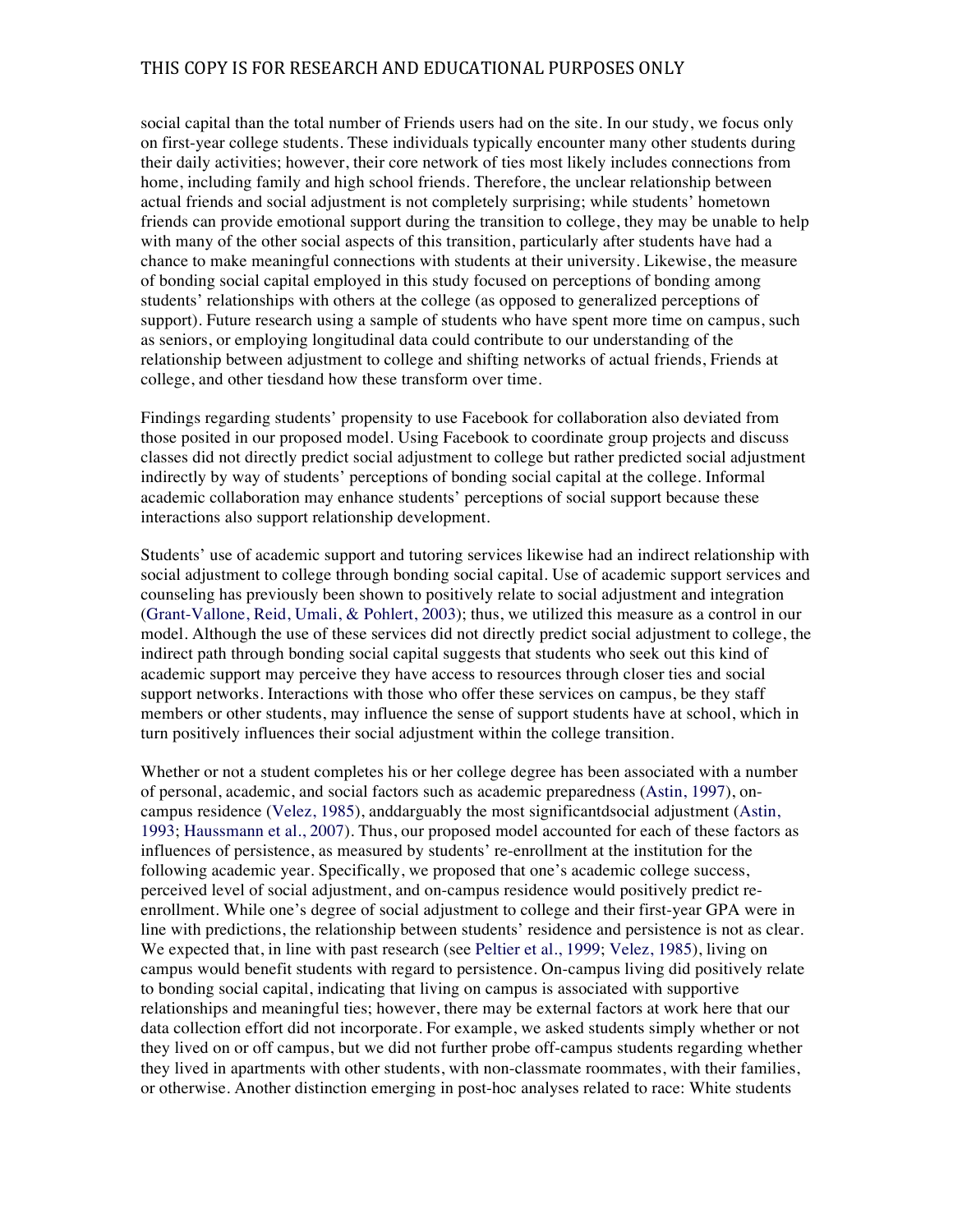were more likely to live on campus ( $c^2 1/4 27.31$ , p < 0.001), while Latinos were more likely to live off campus ( $c^2$  1/4 20.40, p < 0.001). Future research should more closely examine the relationship between living factors and students' social adjustment and persistence.

### 8. Limitations

A number of limitations to this dataset should be acknowledged. First, causal relationships cannot be established from cross-sectional data. Second, survey data were collected during students' second semester at the college, which means our sample does not include stu- dents who may have left after or during their first semester of college. Other researchers have referred to the first semester of college as a "weeding out" period, suggesting social adjustment during the first few months of college is critical to persistence. Caution should be taken in generalizing the findings of the present study to other colleges and universities, as the chosen college is very unique in terms of its admission policy and, consequently, its student body. The use of single-item measures for latent variables in path analysis allows for more error than validated scales, and thus, our correlations, particularly for those involving self-esteem and the use of academic support services, may be underestimated in the path model. Future research in this domain utilizing path analysis may be able to draw stronger conclusions with full scales for these variables.

Future research should continue to explore the impact that technologies like Facebook have on students' adjustment to collegedboth in terms of their social adjustment and other adjustment characteristics not captured in this surveydat other types of educational institutions, as well as to explore potential negative outcomes of social media use in addition to the positive ones, such as those found by Junco (2011) and Junco and Cotten (2012). Finally, our low  $R^2$  for persistence (with two predictors) suggests that a number of other factors are involved in students' decision to return to college following their first year.

# 9. Conclusion

Practitioners and scholars in a number of fields have explored the factors that contribute to students' adjustment to college. Researchers have consistently found that students' sense of integration within and support from their college community is an essential component to future success at the institution. The present study has examined the role of traditional predictors in this process alongside consideration of Facebook useda commercial social media site designed to support social connection and interaction. Through analysis of data collected from students at a private, liberal arts college in the Midwest, we have found that technologies such as Facebook may indeed support pro- social outcomes related to students' adjustment to college, which in turn increases the likelihood that students will return to college the following year.

This study also adds to a growing corpus of studies (e.g., Pasek, more, & Hargittai, 2009) debunking media reports that link use of social media like Facebook to negative academic outcomes such as lower grades. While unable to establish a causal relationship between variables, the data presented here suggest that specific uses of Facebookdnamely to connect with classmates at the college and to collaborate on academic projectsdhelp students feel more connected to the college, which may subsequently increase the likelihood that they will persist beyond their first year. This is especially important for first-generation and minority students, who are historically less likely to attend (and finish) college. This research complements other work that uses perceptions of access to resources (as captured in measures of bonding social capital) and highlights the fact that SNS use can have meaningful outcomes. Contrary to some popular depictions that Facebook is merely a forum for sharing breakfast choices and party photographs,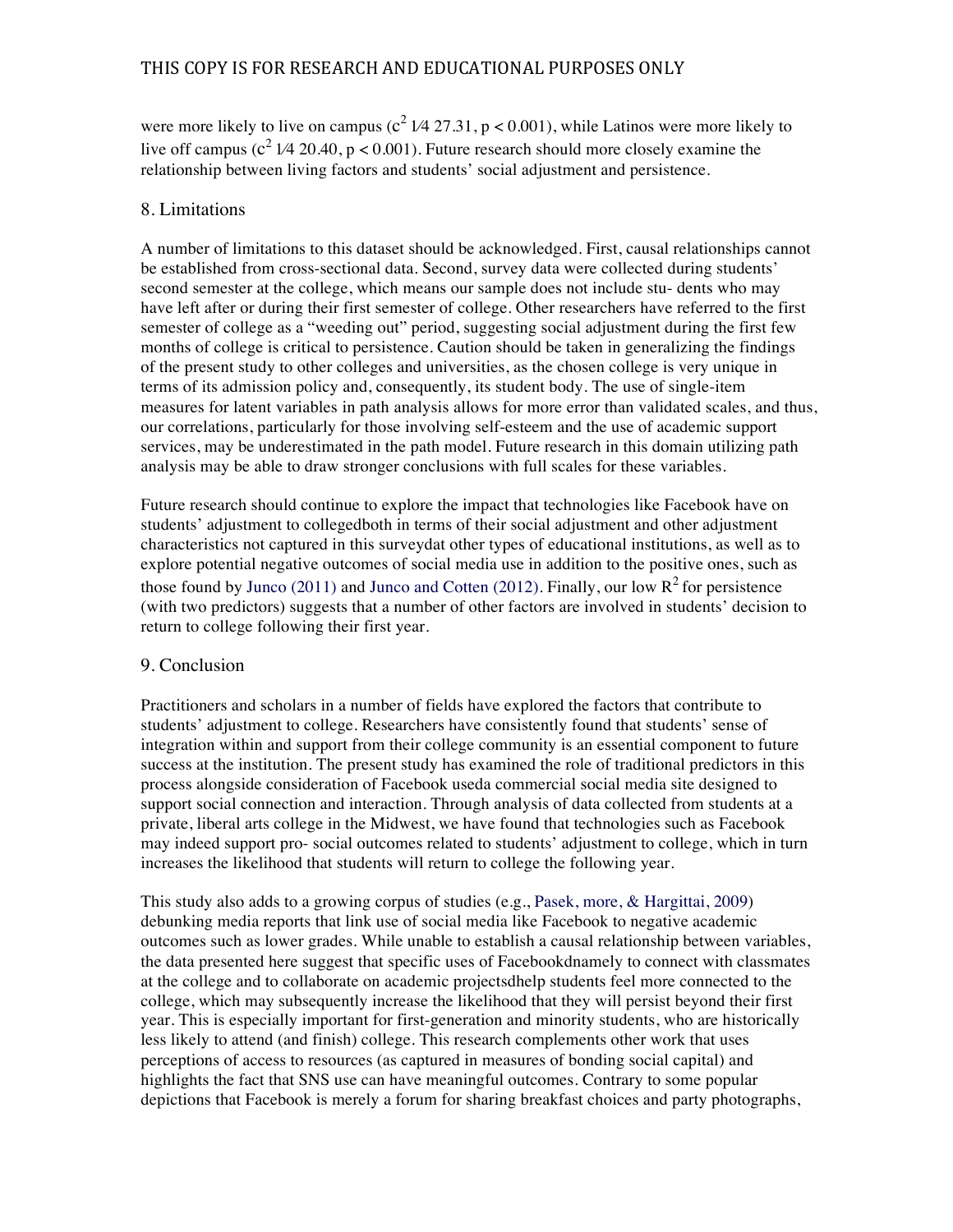SNSs have the potential to serve as a medium for meaningful support at a critical time of transition in students' lives.

#### References

Abe, J., Talbot, D. M., & Geelhoed, R. (1998). Effects of a peer program on international student adjustment. Journal of College Student Development, 39, 539–547.

ACT, Inc.. (2010). What works in student retention? Fourth national survey. Iowa City, IA.

Allen, D. (1999). Desire to finish college: an empirical link between motivation and persistence. Research in Higher Education, 40, 461–485.

Arbuckle, J. L. (2010). Amos 19.0 user's guide. Chicago: SPSS.

Arnett, J. J. (2000). Emerging adulthood: a theory of development from the late teens through the twenties. American Psychologist, 55, 469–480.

Astin, A. W. (1978). Four critical years: Effects of college on beliefs, attitudes, and knowledge. San Francisco, CA: Jossey-Bass.

Astin, A. W. (1993). What matters in college? Liberal Education, 79(4), 4–16.

Astin, A. W. (1997). How 'good' is your institution's retention rate? Research in Higher Education, 38, 647–658.Astin, A., Korn, W., & Green, K. (1987). Retaining and satisfying students. Educational Record, 48, 36–42.

Baker, R. W., & Siryk, B. (1984). Measuring adjustment to college. Journal of Counseling Psychology, 31, 179–189. Baker, R. W., & Siryk, B. (1989). Student adaptation to college questionnaire manual. Los Angeles: Western Psychological Services.

Bean, J. P. (2005). Nine themes of college retention. In A. Seidman (Ed.), College student retention: Formula for student success (pp. 215–244). Westport, CT: Praeger.

Borglum, K., & Kubala, T. (2000). Academic and social integration of community college students: a case study. Community College Journal of Research and Practice, 24, 567–576.

boyd, d. m., & Ellison, N. B. (2007). Social network sites: definition, history, and scholarship. Journal of Computermediated Communication, 13, 210–230.

Cabrera, A. F., Nora, A., Terenzini, P. T., Pascarella, E., & Hagedorn, L. S. (1999). Campus racial climate and the adjustment of students to college: a comparison between White students and African-American students. Journal of Higher Education, 70, 134–160.

Chartrand, J. M. (1992). An empirical test of a model of nontraditional student adjustment. Journal of Counseling Psychology, 39, 193–202.

Coleman, J. S. (1988). Social capital in the creation of human capital. The American Journal of Sociology, 94, 95–120. Cooper, W. H., & Richardson, A. J. (1986). Unfair comparisons. Journal of Applied Psychology, 71, 179–184.

Credé, M., & Niehorster, S. (2012). Adjustment to college as measured by the student adaptation to college questionnaire: a quantitative review of its structure and relationships with correlates and consequences. Educational Psychology Review, 24, 133–165. http://dx.doi.org/10.1007/s10648-011-9184-5.

Dahlstrom, E., de Boor, T., Grunwald, P., & Vockley, M. (2011). The ECAR national study of undergraduate students and information technology. Boulder, CO: EDUCAUSE Center for Applied Research.

DeAndrea, D. C., Ellison, N. B., LaRose, R., Steinfield, C., & Fiore, A. (2011). Serious social media: on the use of social media for improving students' adjustment to college. The Internet and Higher Education, 15, 15–23.

Elliott, A. N., Alexander, A. A., Pierce, T. W., & Richmond, J. M. (2009). Childhood victimization, poly-vicitimization, and adjustment to college in women. Child Maltreatment, 14, 330–343.

Ellison, N. B., & boyd, d. (2013). Sociality through social network sites. In W. H. Dutton (Ed.), The Oxford handbook of Internet studies (pp. 151–172). Oxford: Oxford University Press.

Ellison, N., Lampe, C., Steinfield, C., & Vitak, J. (2010). With a little help from my friends: social network sites and social capital. In Z. Papacharissi (Ed.), A networked self: Identity, community and culture on social network sites (pp. 124–145). New York: Routledge.

Ellison, N. B., Steinfield, C., & Lampe, C. (2007). The benefits of Facebook "friends:" social capital and college students' use of online social network sites. Journal of Computer- mediated Communication, 12, 1143–1168. Ellison, N., Steinfield, C., & Lampe, C. (2011). Connection strategies: social capital implications of Facebook-enabled communication practices. New Media & Society, 13, 873–892.

Enochs, W. K., & Roland, C. B. (2006). Social adjustment of college freshmen: the importance of gender and living environment. College Student Journal, 40, 63–73.

Fast facts. (2012). Retrieved May 1, 2012, from (URL omitted for blind review purposes).

Feldman, M. J. (1993). Factors associated with one-year retention in a community college. Research in Higher Education, 34, 503–512.

Friedlander, L. J., Reid, G. J., Cribbie, R., & Shupak, N. (2007). Social support, self-esteem, and stress as predictors of adjustment to university among first-year undergraduates. Journal of College Student Development, 48, 259–274. Gansemer-Topf, A. M., & Schuh, J. H. (2006). Institutional selectivity and institutional expenditures: examining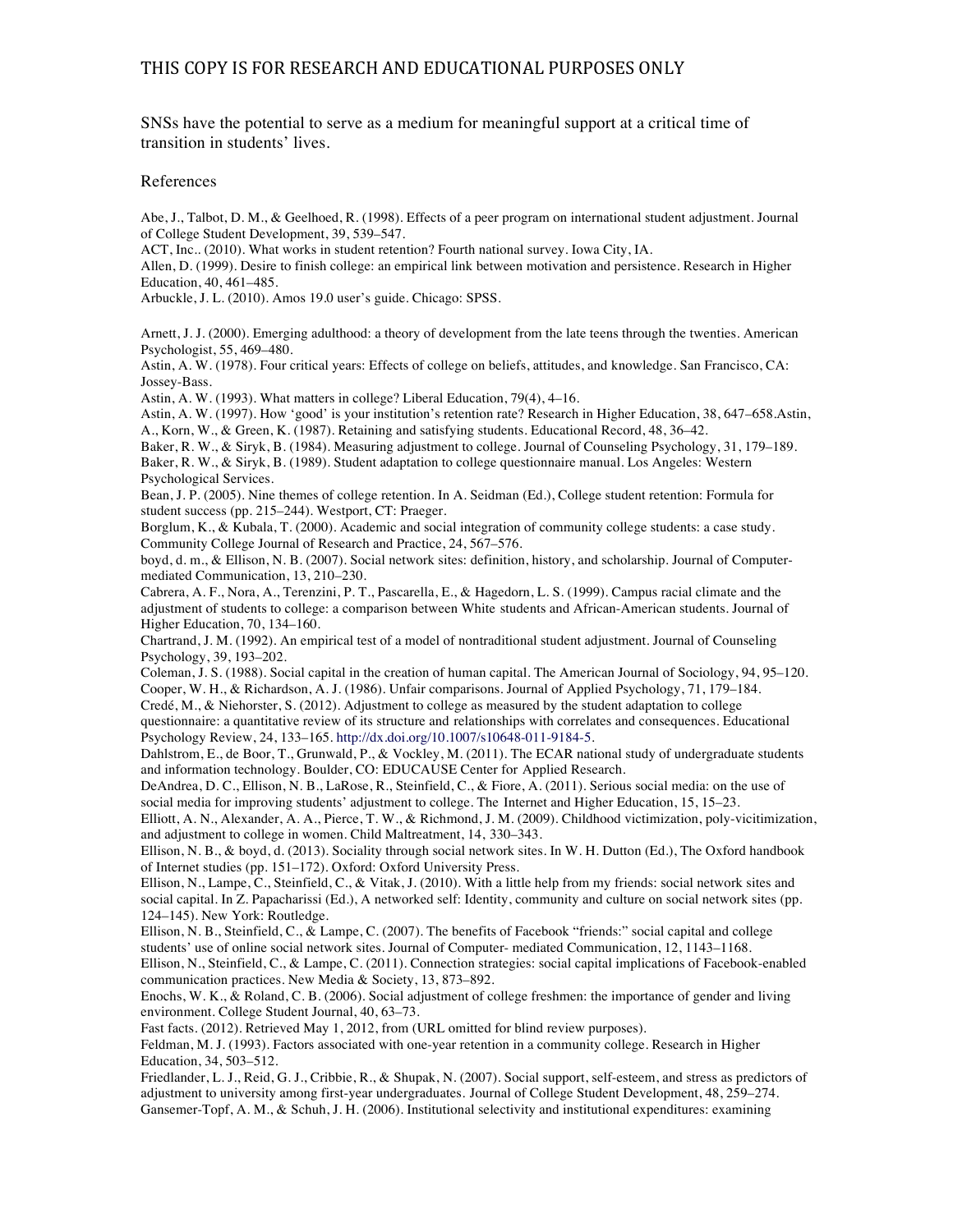organizational factors that contribute to retention and graduation. Research in Higher Education, 4, 613–642. Gerdes, H., & Mallinckrodt, B. (1994). Emotional, social, and academic adjustment of college students: a longitudinal study of retention. Journal of Counseling and Development, 72, 281–288.

Grant-Vallone, E., Reid, K., Umali, C., & Pohlert, E. (2003). An analysis of the effects of self-esteem, social support, and participation in student support services on students' adjustment and commitment to college. Journal of College Student Retention: Research, Theory & Practice, 5, 255–274.

Guiffrida, D. A., & Douthit, K. Z. (2010). The black student experience at predominately White colleges: implications for school and college counselors. Journal of Counseling & Development, 88, 311–318.

Hargittai, E. (2007). Whose space? Differences among users and non-users of social network sites. Journal of Computer-mediated Communication, 13, 276–297.

Haussmann, L. R., Schofield, J. W., & Woods, R. L. (2007). Sense of belonging as a predictors of intentions to persist among African-American and white first-year college students. Research in Higher Education, 48, 803–839.

Hays, R. B., & Oxley, D. (1986). Social network development and functioning during a life transition. Journal of Personality and Social Psychology, 50, 305–313.

Heiberger, G., & Harper, R. (2008). Have you Facebooked Astin lately? Using technology to increase student involvement. New Directions for Student Services, 124, 19–35.

Hertel, J. B. (2002). College student generational status: similarities, differences, and factors in college adjustment. The Psychological Record, 52, 3–18.

Hiester, M., Nordstrom, A., & Swenson, L. M. (2009). Stability and change in parental attachment and adjustment outcomes during the first semester transition to college. Journal of College Student Development, 50, 521–538.

Higher Education Research Institute. (2007). College freshmen and online social networking sites (research brief). Los Angeles, CA.

Hu, L., & Bentler, P. M. (1999). Cutoff criteria for fit indexes in covariance structure analysis: conventional criteria versus new alternatives. Structural Equation Modeling, 6, 1–55.

Hurtado, S., Carter, D. F., & Spuler, A. (1996). Latino student transition to college: assessing difficulties and factors in successful college adjustment. Research in Higher Education, 37, 135–157.

Ishitani, T. (2003). A longitudinal approach to assessing attrition behavior among first-generation students: timevarying effects of pre-college characteristics. Research in Higher Education, 44, 433–449

.Jones, S. (2002). The Internet goes to college. Washington, DC: Pew Internet & American Life Project.

Jones, W. A. (2010). The impact of social integration on subsequent institutional commitment conditional on gender. Research in Higher Education, 51, 687–700.

Junco, R. (2011). The relationship between frequency of Facebook use, participation in Facebook activities, and student engagement. Computers & Education, 58, 162–171.

Junco, R., & Cotten, S. (2012). No A 4 U: the relationship between multitasking and academic performance. Computers & Education, 59, 505–514.

Kaczmarek, P. G., Matlock, G., Merta, R., Ames, M. H., & Ross, M. (1994). An assessment of international college student adjustment. International Journal for the Advancement of Counselling, 17, 241–247.

Kalpidou, M., Costin, D., & Morris, J. (2011). The relationship between Facebook and the well-being of undergraduate college students. Cyberpsychology, Behavior, and Social Networking, 14, 183–189.

Kaya, N. (2004). Residence hall climate: predicting first-year students' adjustments to college. Journal of The Firstyear Experience, 16, 101–118.

Kraemer, B. A. (1996). The academic and social integration of Hispanic students into college. The Review of Higher Education, 20, 163–179.

Kuh, G. D., Cruce, T. M., Shoup, R., Kinzie, J., & Gonyea, R. M. (2008). Unmasking the effects of student engagement on first-year college grades and persistence. The Journal of Higher Education, 79, 540–563.

Lampe, C., Ellison, N., & Steinfield, C. (2007). A familiar Face(book): profile elements as signals in an online social network. In Proceedings of the conference on human factors in computing systems (pp. 435–444). New York: ACM Press.

Lampe, C., Wohn, D. Y., Vitak, J., Ellison, N., & Wash, R. (2011). Student use of Facebook for organizing collaborative classroom activities. International Journal of Computer-supported Collaborative Learning, 6, 329–347.

Lau, L. K. (2003). Institutional factors affecting student retention. Education, 124, 126–136.

Lee, J. B. (2001). Undergraduates enrolled with higher sticker prices. Washington, DC: National Center of Education Statistics.

Madge, C., Meek, J., Wellens, J., & Hooley, T. (2009). Facebook, social integration and informal learning at university: "it is more for socialising and talking to friends about work than for actually doing work." Learning, Media and Technology, 34, 141–155.

Mattanah, J. F., Ayers, J. F., Brand, B. L., Brooks, L. J., Quimby, J. L., & McNary, S. W. (2010). A social support intervention to ease the college transition: exploring main effects and moderators. Journal of College Student Development, 51, 93–108.

Mattern, K. D., Shaw, E. J., & Kobrin, J. L. (2010). Academic fit: is the right school the best school or is the best school the right school? Journal of Advanced Academics, 21, 368–391.

Mayhew, M. J., Stipeck, C. J., & Dorow, A. J. (2011). The effects of orientation programming on learning outcomes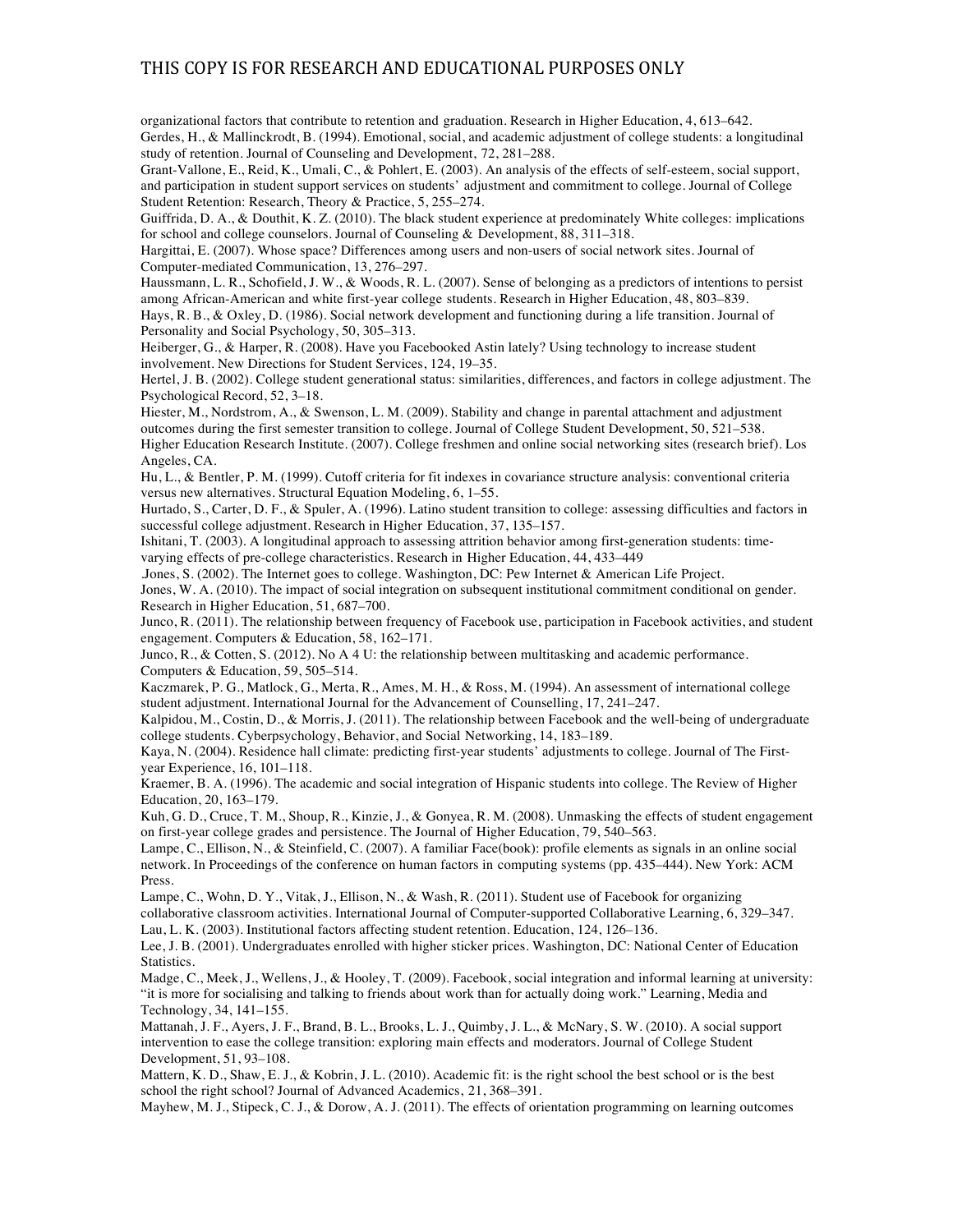related to academic and social adjustment with implications for transfers and students of color. Journal of the First-year Experience & Students in Transition, 23, 53–73.

McEwan, B. (2011). Hybrid engagement: how Facebook helps and hinders students' social integration. In L. A. Wankel, & C. Wankel (Eds.), Cutting-edge technologies in higher education: Vol. 2. Higher education administration with social media (pp. 3–23). United Kingdom: Emerald Group Publishing Limited.

Mooney, S. P., Sherman, M. F., & Lo Presto, C. T. (1991). Academic locus of control, self-esteem, and perceived distance from home as predictors of college adjustment. Journal of Counseling & Development, 69, 445–448.

Mounts, N. S., Valentiner, D. P., Anderson, K. L., & Boswell, M. K. (2006). Shyness, sociability, and parental support for the college transition: relation to adolescents' adjustment. Journal of Youth and Adolescence, 35, 71–80.

Nuñez, A.-M. (2009). Latino students' transitions to college: a social and intercultural capital perspective. Harvard Educational Review, 79, 22–48.

Nuñez, A.-M., & Cuccaro-Alamin, S. (1998). First-generation students: Undergraduates whose parents never enrolled in postsecondary education (NCES 1999-030). U.S. Department of Education, NCES. Washington, DC: U.S. Government Printing Office.

Owens, D., Lacey, K., Rawls, G., & Holbert-Quince, J. (2010). First-generation African American male college students: implications for career counselors. The Career Development Quarterly, 58, 291–300.

Pascarella, E. T. (1984). College environmental influences on students' educational aspirations. The Journal of Higher Education, 55, 751–771.

Pascarella, E. T., & Terenzini, P. T. (1980). Predicting freshman persistence and voluntary dropout decisions from a theoretical model. The Journal of Higher Education, 51, 60–75.

Pasek, J., more, e, & Hargittai, E. (2009). Facebook and academic performance: reconciling a media sensation with data. First Monday, 14(5). np.

Paul, E. L., & Brier, S. (2001). Friendsickness in the transition to college: precollege predictors and college adjustment correlates. Journal of Counseling and Development, 79, 77–89.

Peltier, G. L., Laden, R., & Matranga, M. (1999). Student persistence in college: a review of research. Journal of College Student Retention, 1, 357–375.

Phillippe, K. A., & Sullivan, L. G. (2005). National profile of community Colleges: Trends and statistics (4th ed.). Washington D.C.: American Association of Community Colleges.

Putnam, R. (2000). Bowling alone: The collapse and revival of American community. New York: Simon & Schuster. Quintana, S. M., Vogel, M. C., & Ybarra, V. C. (1991). Meta-analysis of Latino students' adjustment in higher education. Hispanic Journal of Behavioral Sciences, 13, 155–168.

Ranney, J. D., & Troop-Gordon, W. (2012). Computer-mediated communication with distant friends: relations with adjustment during students' first semester at college. Journal of Educational Psychology, 104, 848–861.

Rausch, J. L., & Hamilton, M. W. (2006). Goals and distractions: explanations of early attrition from traditional university freshmen. The Qualitative Report, 11, 317–334.

Robins, R. W., Hendin, H. M., & Trzesniewski, K. H. (2001). Measuring global self-esteem: construct validation of a single-item measure and the Rosenberg self-esteem scale. Personality and Social Psychology Bulletin, 27, 151–161. Salaway, G., Caruso, J. B., & Nelson, M. R. (2008). The ECAR study of undergraduate students and information technology, 2008. Boulder, CO: Educause Center for Applied Research.

Schudde, L. T. (2011). The causal effect of campus residency on college student retention. The Review of Higher Education, 34, 581–610.

Smith, S. D., Salaway, G., & Caruso, J. B. (2009). The ECAR study of undergraduate students and information technology, 2009. Boulder, CO: Educause Center for Applied Research.

Spady, W. G. (1971). Dropouts from higher education: toward an empirical model. Interchange, 2, 38–62.

Steinfield, C., Ellison, N., & Lampe, C. (2008). Social capital, self-esteem, and use of online social network sites: a longitudinal analysis. Journal of Applied Developmental Psychology, 29, 434–445.

Stephens, N. M., Fryberg, S. A., Markus, H. R., Johnson, C. S., & Covarrubias, R. (2012). Unseen disadvantage: how American universities' focus on independence undermines the academic performance of first-generation college students. Journal of Personality and Social Psychology, 102, 1178–1197.

Tinto, V. (1975). Dropouts from higher education: a theoretical synthesis of recent research. Review of Educational Research, 45, 89–125.

Tinto, V. (1993). Leaving college: Rethinking the causes and cures of student attrition (2nded.). Chicago, IL: University of Chicago Press.

United States Bureau of Labor Statistics, Current Population Survey. (2011). Education pays. Retrieved from: http://www.bls.gov/emp/ep\_chart\_001.htm.

United States Department of Education, National Center for Education Statistics. (2011). Digest of education statistics, 2010 (NCES 2011-015). Retrieved from: http://nces.ed.gov/programs/digest/d10/ch\_3.asp.

Velez, W. (1985). Finishing college: the effects of college type. Sociology of Education, 58, 191–200.

Wei, C. C., Berkner, L., He, S., Lew, S., Cominole, M., & Siegel, P. (2009). 2007–08 National postsecondary student aid study (NPSAS:08): Student financial aid estimates for 2007–08: First look (NCES 2009-166). Washington, DC.: National Center for Education Statistics, Institute of Education Sciences, U.S. Department of Education.

Williams, D. (2006). On and off the 'net: scales for social capital in an online era. Journal of Computer-mediated